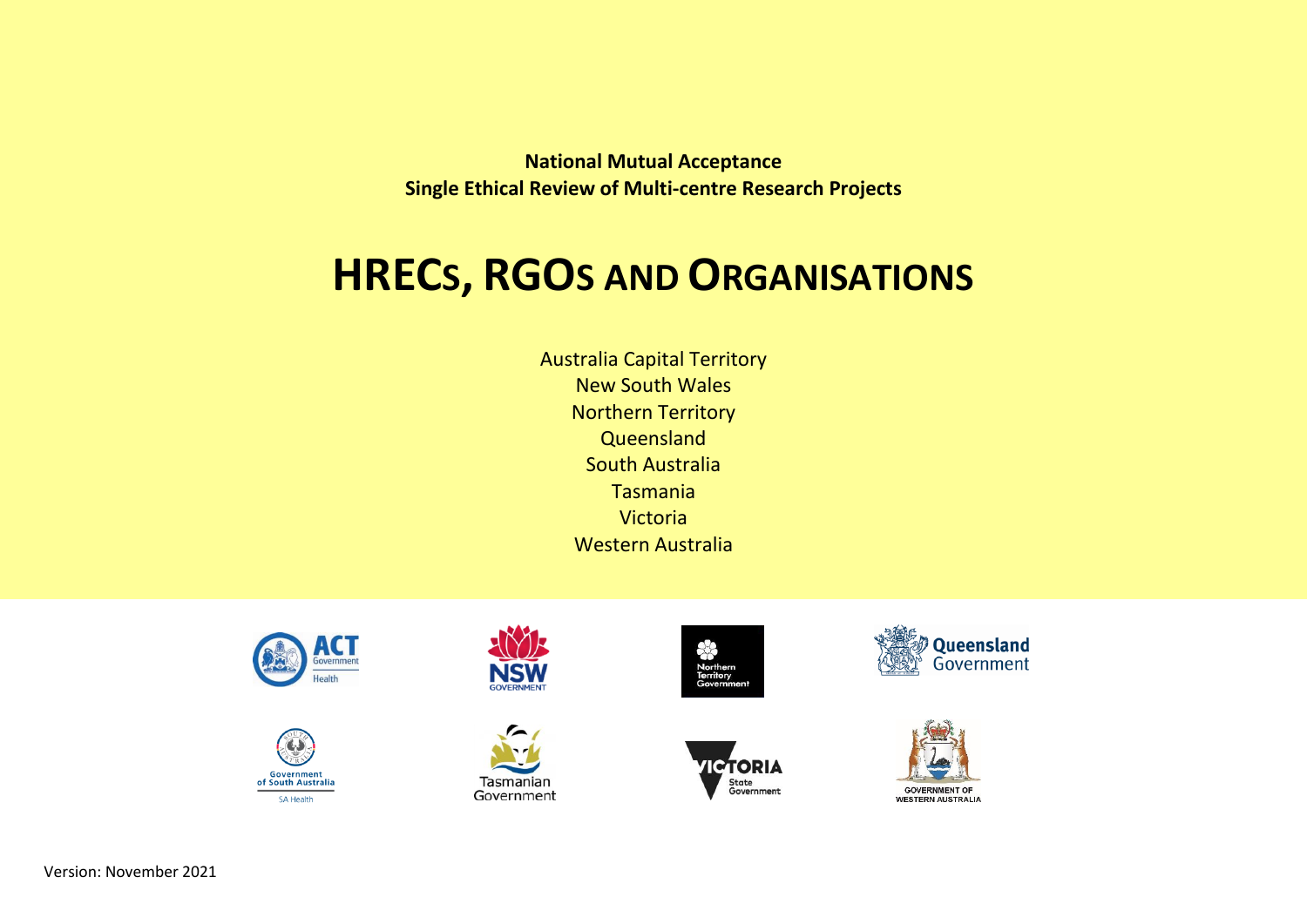# **Contents**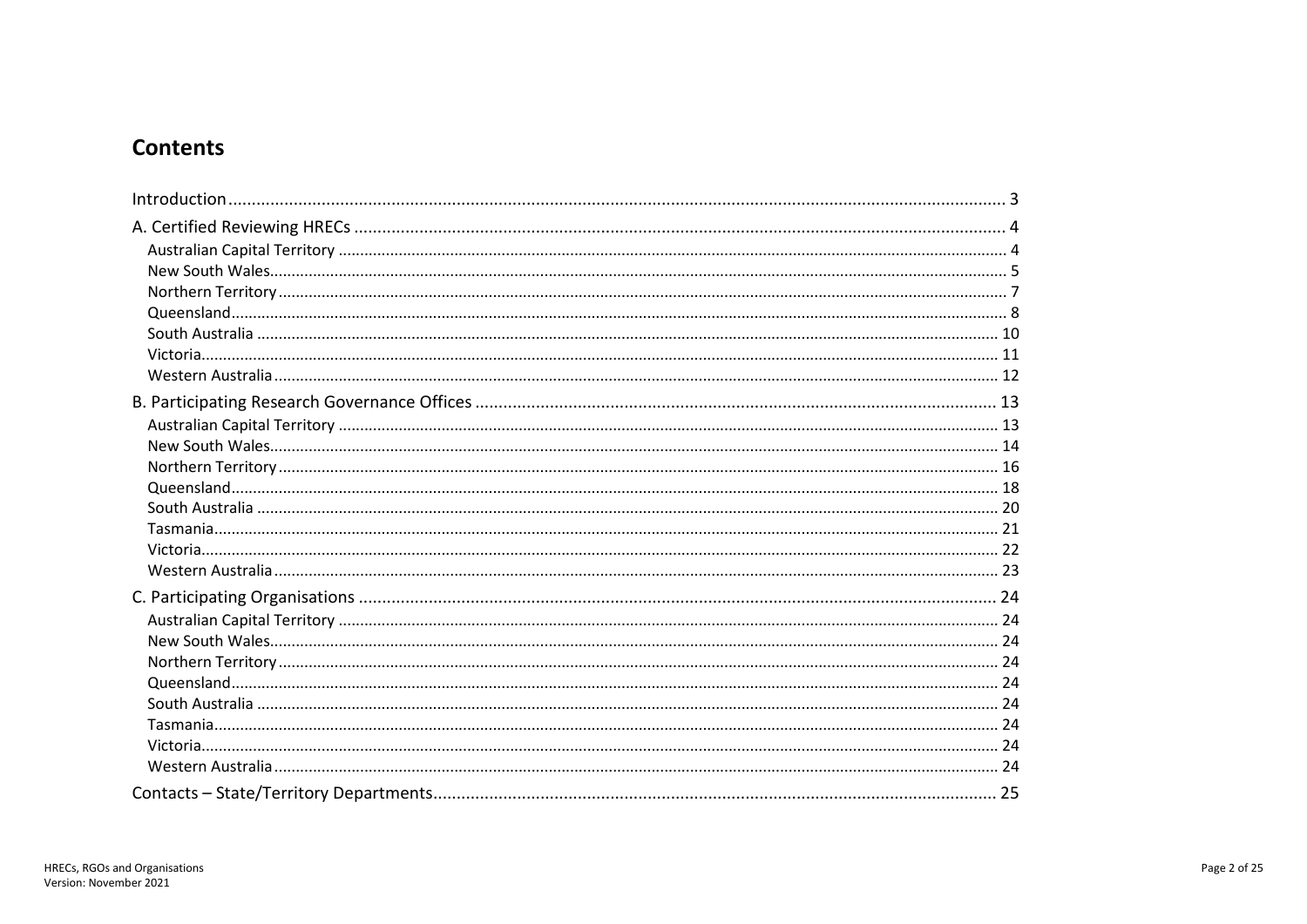# <span id="page-2-0"></span>**Introduction**

This document provides details and contact information for organisations taking part in the National Mutual Acceptance (NMA) initiative.

There are 3 sections:

- A. Certified Reviewing Human Research Ethics Committees (HRECs)
- B. Participating Research Governance Offices (RGOs)
- C. Participating Organisations

Within each section, details are provided separately for each State/Territory participating in National Mutual Acceptance.

#### **Information for Section A**

• For every NMA research project, a Human Research Ethics Application (HREA) form must be submitted electronically, with supporting documents, to the reviewing HREC. Details of submission arrangements in each state/territory are available in the NMA *Standard Principles for Operation* and NMA *Fact Sheet*.

#### **Information for Section B**

• For each site in a NMA research project, a research governance application must be submitted electronically, with supporting documents, to the site's Research Governance Office. Details of the research governance application form and submission arrangement in each state/territory are available in the NMA *Standard Principles for Operation* and NMA *Fact Sheet*.

**Details on single ethical review of multi-centre research projects and National Mutual Acceptance are available on [State/Territory websites.](#page-24-0)**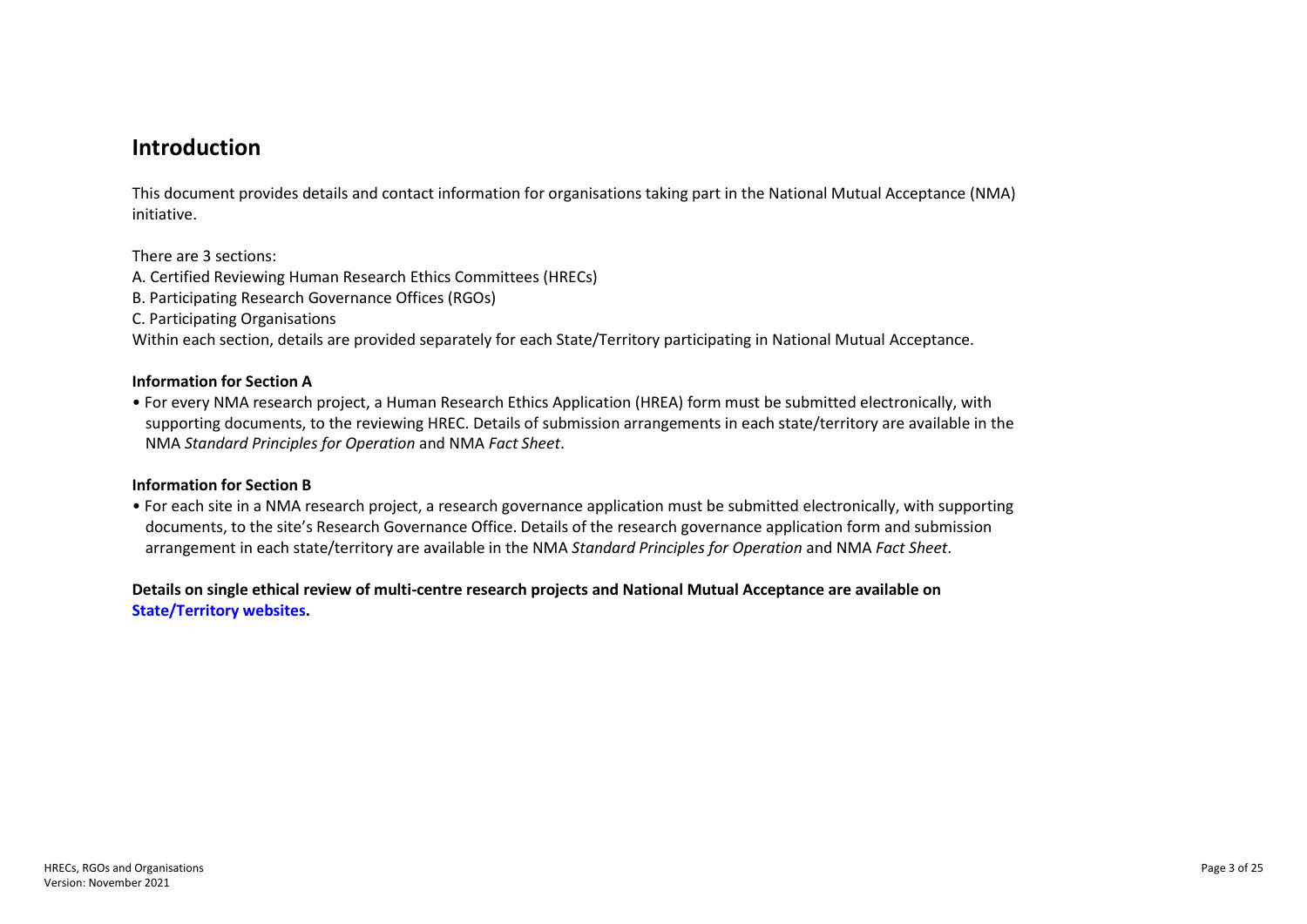# <span id="page-3-0"></span>**A. Certified Reviewing HRECs**

The following HRECs are certified to provide ethics review for multi-centre research projects in the National Mutual Acceptance initiative.

# <span id="page-3-1"></span>**Australian Capital Territory**

| <b>HREC Name</b>       | <b>Chair</b>      | <b>Administrator</b>   | Email             | <b>Phone</b> | <b>Certification Categories</b>                                                                                                                                                                                                                                                                                                     |
|------------------------|-------------------|------------------------|-------------------|--------------|-------------------------------------------------------------------------------------------------------------------------------------------------------------------------------------------------------------------------------------------------------------------------------------------------------------------------------------|
| <b>ACT Health HREC</b> | Dr Louise Morauta | <b>August Marchesi</b> | ethics@act.gov.au | 02 6174 5659 | Clinical trials phase 0, I, II, III, IV; Qualitative research;<br>Clinical trials drugs and devices; Clinical trials other;<br>Clinical interventional research other than clinical trials;<br>Population health and/or public health; Mental health;<br>Justice health; Paediatric research; Other health and<br>medical research. |

Refer to the [ACT Health](http://www.health.act.gov.au/datapublications/research/human-research-ethics-committee) website for full list of categories certified under 'other health and medical research'.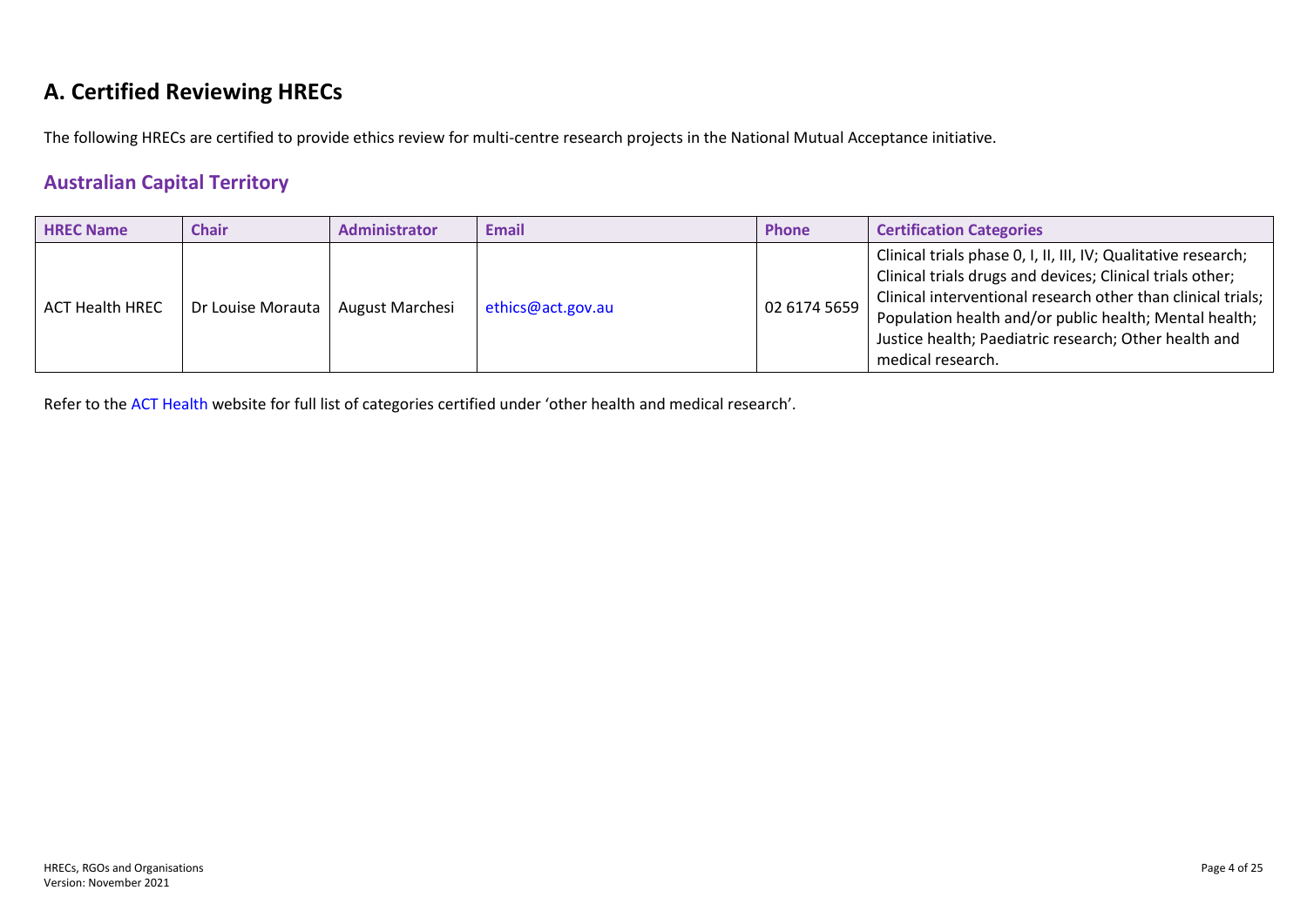# <span id="page-4-0"></span>**New South Wales**

| <b>HREC Name</b>                                                                      | <b>Chair</b>                          | <b>Administrator</b> | <b>Email</b>                                | <b>Phone</b> | <b>Certification Categories</b>                                                                                                                                                                                                                                                                                                   |
|---------------------------------------------------------------------------------------|---------------------------------------|----------------------|---------------------------------------------|--------------|-----------------------------------------------------------------------------------------------------------------------------------------------------------------------------------------------------------------------------------------------------------------------------------------------------------------------------------|
| <b>Hunter New</b><br><b>England HREC</b><br>[EC00403]                                 | Ms Mandy Hunter                       | Dr Nicole Gerrand    | hnelhd-hrec@hnehealth.nsw.gov.au            | 02 4921 4950 | Clinical interventional research other than clinical trials,<br>Clinical trials - Phase I, Clinical trials - Phase II, Clinical<br>trials - Phase III, Clinical trials - Phase IV, Mental<br>health, Paediatric research, Population health and/or<br>public health, Qualitative health research                                  |
| Nepean Blue<br><b>Mountains Local</b><br><b>Health District</b><br>HREC [EC00151]     | A/Prof Ian Seppelt                    | Ms Penny<br>Mahairas | nbmlhd-<br>researchoffice@health.nsw.gov.au | 02 4734 3441 | Clinical interventional research other than clinical trials,<br>Clinical trials - Phase I, Clinical trials - Phase II, Clinical<br>trials - Phase III, Clinical trials - Phase IV, Mental<br>health, Population health and/or public health,<br>Qualitative health research                                                       |
| Northern Sydney<br>Local Health<br><b>District HREC</b><br>[EC00112]                  | <b>Prof Geoffrey</b><br><b>Herkes</b> | Ms Monique<br>Macara | monique.macara@health.nsw.gov.au            | 02 9926 4590 | Clinical interventional research other than clinical<br>trials, Clinical trials - Phase I, Clinical trials - Phase II,<br>Clinical trials - Phase III, Clinical trials - Phase IV,<br>Mental health, Population health and/or public health,<br>Qualitative health research, paediatric research                                  |
| South Eastern<br>Sydney Local<br><b>Health District</b><br><b>HREC</b><br>[EC00134]   | Dr Barbara-Ann<br>Adelstein           | Andrew Bohlken       | seslhd-rso@health.nsw.gov.au                | 02 9382 3386 | Clinical interventional research other than clinical trials,<br>Clinical trials - Phase I, Clinical trials - Phase II, Clinical<br>trials - Phase III, Clinical trials - Phase IV, Mental<br>health, Paediatric research, Population health and/or<br>public health, Qualitative health research                                  |
| South Western<br>Sydney Local<br><b>Health District</b><br><b>HREC</b><br>$[EC00136]$ | Prof Jeremy<br>Wilson                 | Ms Jessica Grundy    | swslhd-ethics@health.nsw.gov.au             | 02 8738 8304 | Clinical interventional research other than clinical trials,<br>Clinical trials - Phase II, Clinical trials - Phase III, Mental<br>health, Paediatric research, Population health and/or<br>public health, Qualitative health research, Other-<br>clinical research, Other - research involving culturally<br>diverse populations |
| St Vincent's<br><b>Hospital HREC</b><br>[EC00140]                                     | Prof Jo-anne Brien                    | Dr Pamela Blaikie    | svhs.research@svha.org.au                   | 02 8382 4960 | Clinical interventional research other than clinical trials,<br>Clinical trials - Phase I, Clinical trials - Phase II, Clinical<br>trials - Phase III, Clinical trials - Phase IV, Mental<br>health, Population health and/or public health                                                                                       |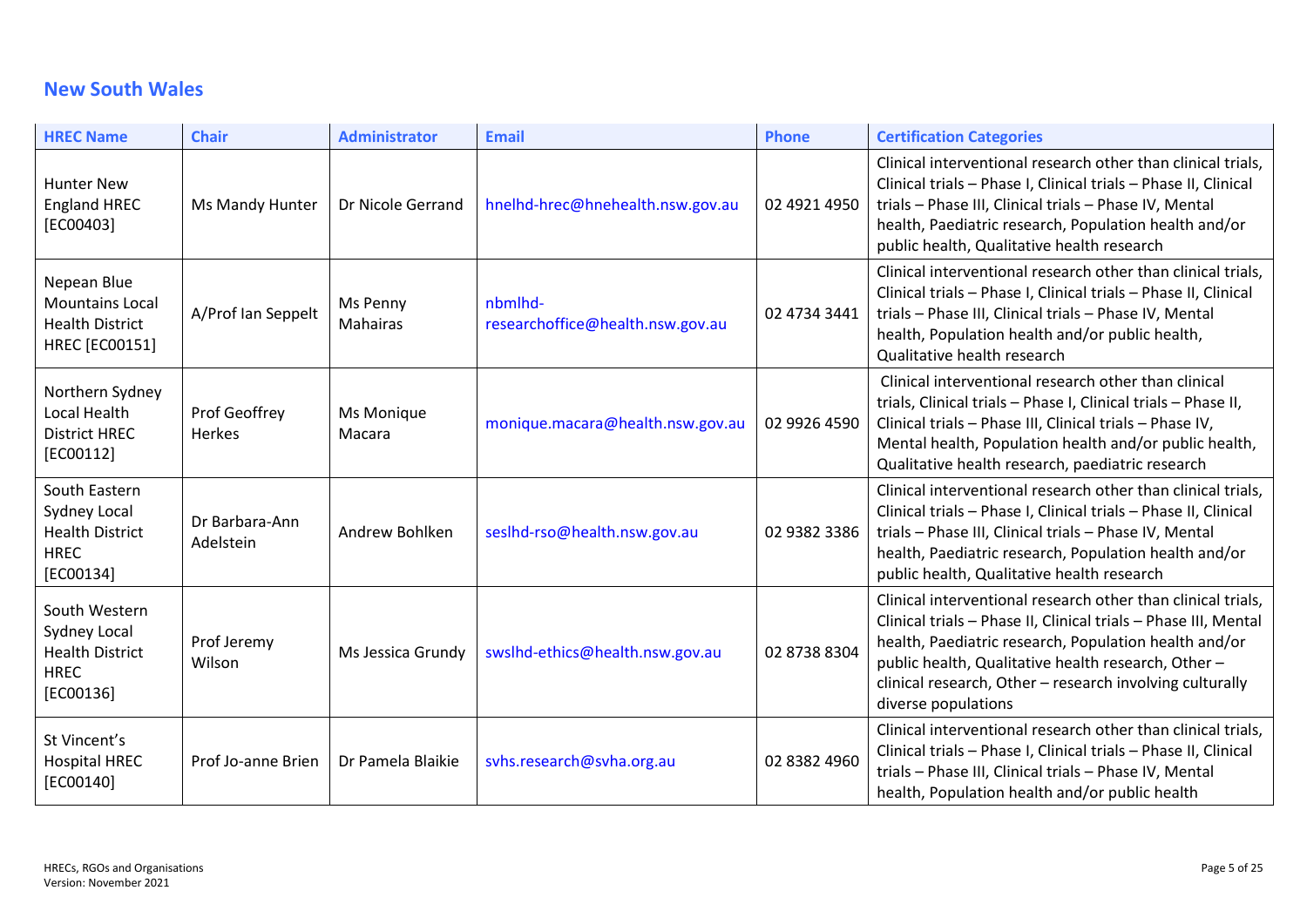| Sydney Children's<br><b>Hospitals Network</b><br>HREC [EC00130]                                                                                     | A/Prof Sarah<br>Garnett  | Ms Asra Gholami    | schn-ethics@health.nsw.gov.au            | 02 9845 3066 | Paediatric Clinical interventional research other than<br>clinical trials, Paediatric Clinical non-interventional<br>research, Paediatric Clinical trials - Phase I, Paediatric<br>Clinical trials - Phase II, Paediatric Clinical trials - Phase<br>III, Paediatric Clinical trials - Phase IV, Paediatric<br>Mental health, Paediatric Population health and/or<br>public health, Paediatric Qualitative health research,<br>Research involving the collection and/or use of<br>paediatric human tissue |
|-----------------------------------------------------------------------------------------------------------------------------------------------------|--------------------------|--------------------|------------------------------------------|--------------|-----------------------------------------------------------------------------------------------------------------------------------------------------------------------------------------------------------------------------------------------------------------------------------------------------------------------------------------------------------------------------------------------------------------------------------------------------------------------------------------------------------|
| <b>Sydney Local</b><br><b>Health District</b><br><b>Ethics Review</b><br>Committee (RPAH<br>Zone) [EC00113]                                         | Dr Robert Loblay         | Ms Merela Ghazal   | slhd-rpaethics@health.nsw.gov.au         | 02 9515 6766 | Clinical interventional research other than clinical trials,<br>Clinical trials devices, Clinical trials - Phase I, Clinical<br>trials - Phase II, Clinical trials - Phase III, Clinical trials -<br>Phase IV, Dental, Mental health, Qualitative health<br>research                                                                                                                                                                                                                                      |
| <b>Sydney Local</b><br><b>Health District</b><br>HREC (CRGH)<br>$[EC00118]$                                                                         | Prof David Le<br>Couteur | Ms Virginia Turner | slhd-<br>concordethics@health.nsw.gov.au | 02 9767 5622 | Audit studies, Clinical interventional research other<br>than clinical trials, Clinical trials - Phase I, Clinical trials<br>- Phase II, Clinical trials - Phase III, Clinical trials -<br>Phase IV, Laboratory studies, Mental health, Population<br>health and/or public health, Qualitative health<br>research, Quality assurance research, Registry studies                                                                                                                                           |
| University of<br>Wollongong and<br><b>Illawarra</b><br>Shoalhaven Local<br><b>Health District</b><br>Health and<br><b>Medical HREC</b><br>[EC00150] | Dr Susan Thomas          | Ms Aimee Wall      | rso-ethics@uow.edu.au                    | 02 4221 5014 | Clinical interventional research other than clinical trials,<br>Clinical trials - Phase II, Clinical trials - Phase III, Clinical<br>trials - Phase IV, Diet and nutritional studies, Mental<br>health, Population health and/or public health,<br>Qualitative health research                                                                                                                                                                                                                            |
| Western Sydney<br>Local Health<br><b>District HREC</b><br>[EC00152]                                                                                 | Prof Clement Loy         | Ms Kellie Hansen   | kellie.hansen@health.nsw.gov.au          | 02 9845 8183 | Audit studies, Clinical interventional research other<br>than clinical trials, Clinical trials - Phase I, Clinical trials<br>- Phase II, Clinical trials - Phase III, Clinical trials -<br>Phase IV, Mental health, Population health and/or<br>public health, Qualitative health research                                                                                                                                                                                                                |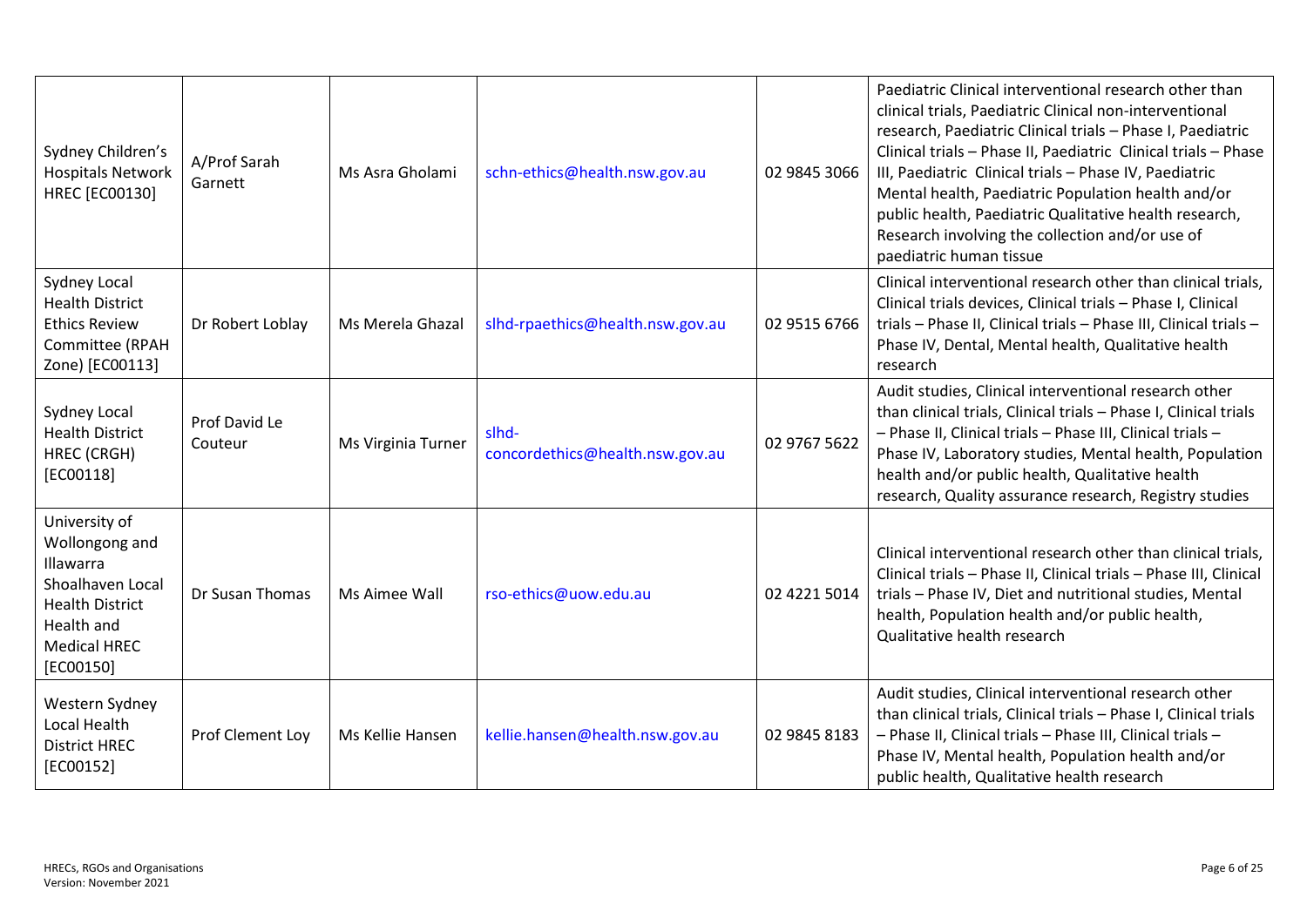# <span id="page-6-0"></span>**Northern Territory**

| <b>HREC Name</b>                                                                                                                                                 | <b>Chair</b>   | <b>Administrator</b> | <b>Email</b>          | <b>Phone</b> | <b>Certification Categories</b>                                                                                                                                                                                                                                                                                                         |
|------------------------------------------------------------------------------------------------------------------------------------------------------------------|----------------|----------------------|-----------------------|--------------|-----------------------------------------------------------------------------------------------------------------------------------------------------------------------------------------------------------------------------------------------------------------------------------------------------------------------------------------|
| Human Research<br><b>Ethics Committee</b><br>of the Northern<br>Territory<br>Department of<br>Health and<br>Menzies School<br>of Health<br>Research<br>(EC00153) | Dr Mary Morris | Ms Michelle Matts    | ethics@menzies.edu.au | 08 8946 8600 | Clinical trials phase II, III, IV, surgery (excluding<br>devices);<br>Clinical interventional research other than clinical<br>trials; Population health and/or public health;<br>Qualitative health research; Mental health;<br>Justice health; Other health and medical<br>research; Other human research (not health and<br>medical). |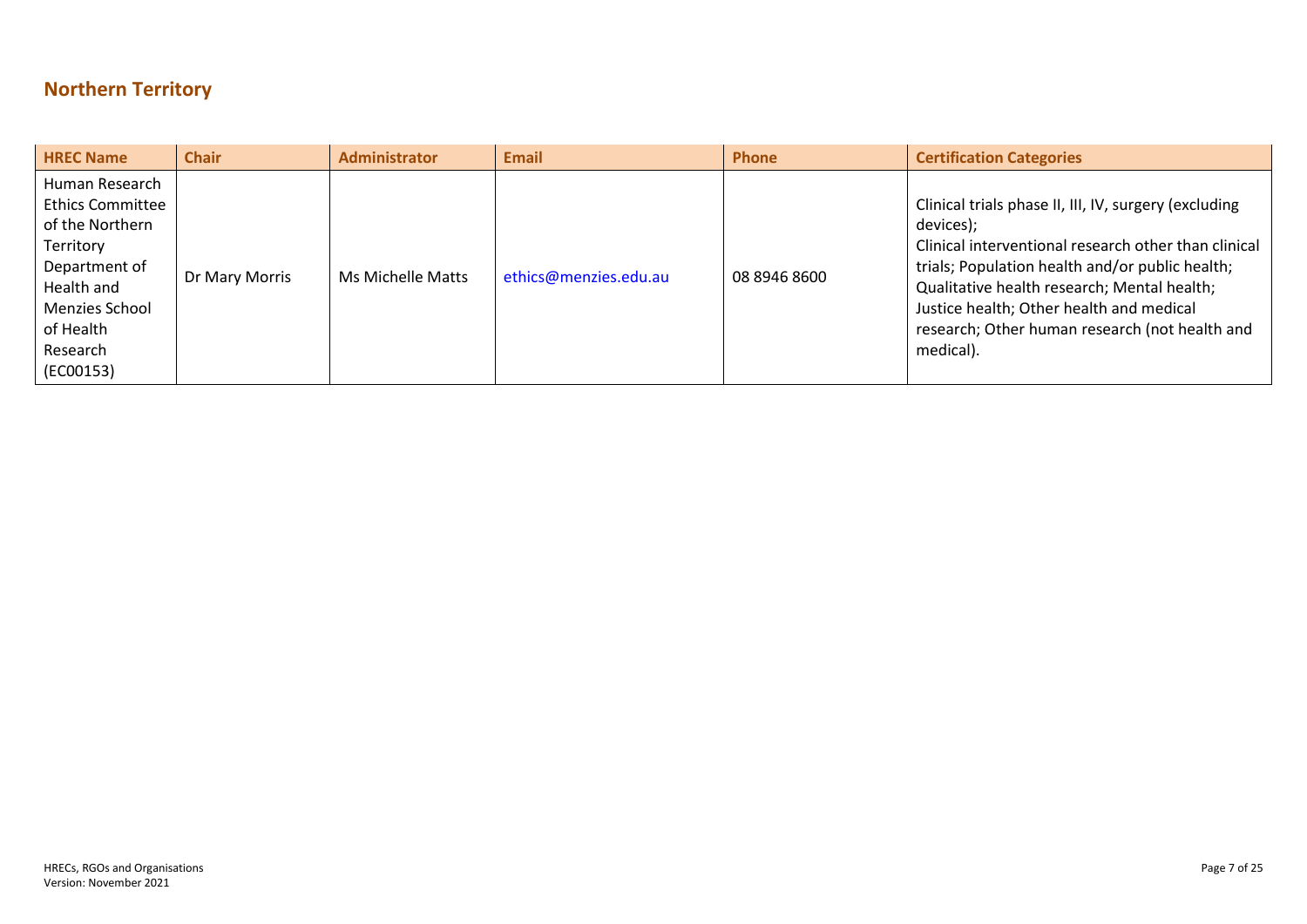# <span id="page-7-0"></span>**Queensland**

| <b>HREC Name</b>                                                                    | <b>Chair</b>               | <b>Administrator</b>     | <b>Email</b>                     | <b>Phone</b> | <b>Certification Categories</b>                                                                                                                                                                                                                                                                                                                                                                                                                                  |
|-------------------------------------------------------------------------------------|----------------------------|--------------------------|----------------------------------|--------------|------------------------------------------------------------------------------------------------------------------------------------------------------------------------------------------------------------------------------------------------------------------------------------------------------------------------------------------------------------------------------------------------------------------------------------------------------------------|
| Children's Health<br>Queensland HREC<br>$[EC00175]$                                 | Prof Alan Isles            | Mrs Amanda<br>Smith      | chqethics@health.qld.gov.au      | 07 3069 7002 | Paediatric clinical trials Phase I, II, III & IV   Paediatric<br>clinical trials drugs and devices   Paediatric clinical<br>interventional research other than clinical trials  <br>Paediatric population health and/or public health  <br>Paediatric qualitative research   Paediatric mental health<br>Paediatric justice health   Other health and medical<br>research - Paediatric research with adult component                                             |
| Darling Downs -<br>Hospital and<br><b>Health Service</b><br><b>HREC [EC00182]</b>   | Ms Angela O'Shea           | Ms Deborah<br>Wainwright | ddhhs-research@health.qld.gov.au | 07 4616 6696 | Clinical trials Phase III & IV   Clinical trials devices  <br>Clinical interventional studies other than clinical trials<br>Qualitative health research   Mental health   Rural<br>and/or remote health research                                                                                                                                                                                                                                                 |
| <b>Gold Coast</b><br>Hospital and<br><b>Health Service</b><br><b>HREC [EC00160]</b> | Ms Jillian<br>Mahoney      | Ms Carine Hoye           | gchethics@health.qld.gov.au      | 07 5687 3879 | Clinical trials Phase I, II & III   Clinical trials devices  <br>Clinical interventional studies other than clinical trials  <br>Qualitative health research   Mental health                                                                                                                                                                                                                                                                                     |
| Metro South<br>Hospital and<br><b>Health Service</b><br><b>HREC [EC00167]</b>       | A/Prof Scott<br>Campbell   | Ms Shona Van<br>Garderen | msh-ethics@health.qld.gov.au     | 07 3443 8049 | Clinical trials Phase I, II, III & IV   Clinical interventional<br>studies other than clinical trials   Population and/or<br>public health   Qualitative health research   Mental<br>health   Paediatric research                                                                                                                                                                                                                                                |
| Royal Brisbane &<br>Women's Hospital<br><b>HREC [EC00172]</b>                       | Dr Gordon<br><b>McGurk</b> | Ms Ann-Maree<br>Gordon   | rbwh-ethics@health.qld.gov.au    | 07 3646 5490 | Clinical trials Phase I, II, III & IV   Population health  <br>Clinical interventional research other than clinical trials  <br>Qualitative health research   Mental health   Health<br>Services   Molecular biology   Clinical Trials Surgery  <br>Clinical Trials drugs and devices   Clinical Trials Other  <br>Other Health and medical research: Allied health<br>research; Drug and alcohol research; Health Science and<br><b>Nutrition and dietetics</b> |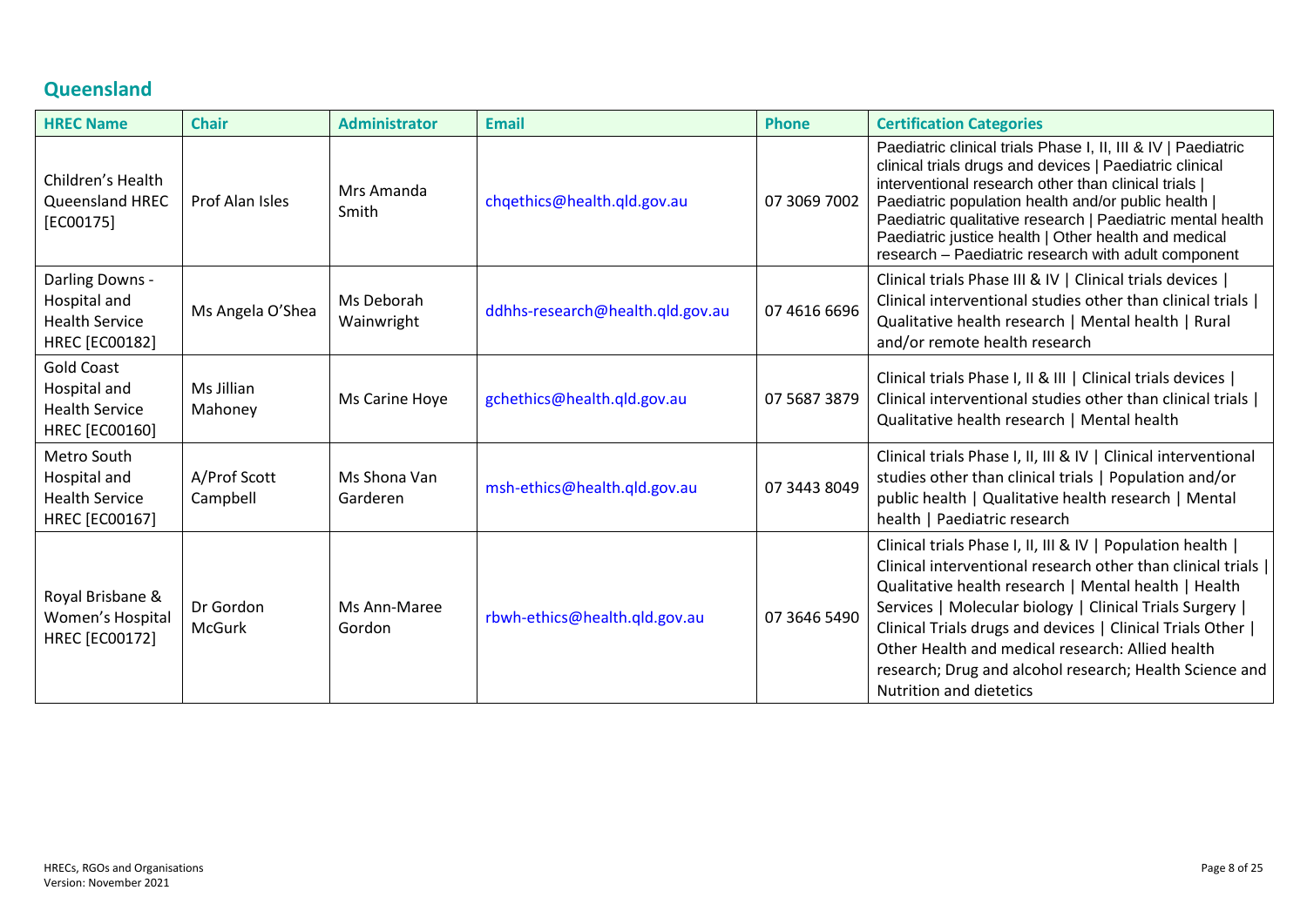| The Prince Charles<br><b>Hospital HREC</b><br>$[EC00168]$             | Dr Russell<br>Denman  | Ms Anne Carle | researchtpch@health.qld.gov.au             | 07 3139 4500 | Clinical trials Phase 0, I, II, III & IV relating to; Adult<br>Cardiac Medicine and Surgery [incl. all Drugs and<br>Devices], Adult Thoracic Medicine and Surgery [incl.<br>Drugs and Devices], Heart and Lung transplantation,<br>Orthopaedics and Acute Geriatrics   Population health<br>research   Clinical interventional research other than<br>clinical trials - Cardiac Rehabilitation Programs, Nursing<br>Interventions, Allied Health Practices, Medical, Nursing<br>and Allied Health Education Programs   Qualitative<br>health research   Mental health   Sexual health research<br>Alcohol and drugs studies research                                                                                                                                                                                                                                                                                                                                                                                                                                                                                                                                                                                                                                                                                                                                                                                                           |
|-----------------------------------------------------------------------|-----------------------|---------------|--------------------------------------------|--------------|------------------------------------------------------------------------------------------------------------------------------------------------------------------------------------------------------------------------------------------------------------------------------------------------------------------------------------------------------------------------------------------------------------------------------------------------------------------------------------------------------------------------------------------------------------------------------------------------------------------------------------------------------------------------------------------------------------------------------------------------------------------------------------------------------------------------------------------------------------------------------------------------------------------------------------------------------------------------------------------------------------------------------------------------------------------------------------------------------------------------------------------------------------------------------------------------------------------------------------------------------------------------------------------------------------------------------------------------------------------------------------------------------------------------------------------------|
| Townsville<br>Hospital and<br><b>Health Service</b><br>HREC [EC00183] | Dr Kevin<br>Robertson | Ms Sara Potts | tsv-ethics-<br>committee@health.qld.gov.au | 07 4433 1440 | Clinical trials phase 0, I, II, III, IV   Clinical interventional<br>research other than clinical trials   Population health<br>and/or public health   Qualitative research   Mental<br>health   Justice health   Children and young people  <br>People highly dependent on medical care who may be<br>unable to give consent   Women who are pregnant and<br>the human fetus   People in dependent or unequal<br>relationships   People with a cognitive impairment, an<br>intellectual disability, or a mental illness   People who<br>may be involved in illegal activities   Other health and<br>medical research: Registry Studies, Nutrition and<br>Dietetics, Laboratory Research on Human Tissue/<br>Samples, Bio banking, Data Linkage, Data banking,<br>Epidemiological Research, Palliative Care Research,<br>Allied Health Research, Nursing and Midwifery Research,<br>Observational Research, Survey Research, Social Science<br>Research, Rural and/or Remote Health Research, Health<br>Science Research, Public Health Research, Environmental<br>Health Research, Community Health Research,<br>Psychology and Cognitive Sciences Research,<br>Microbiology and Immunology Research   Other human<br>research (not health and medical): Law and Legal<br>Studies, Social Science Research, Survey Research,<br>Education Research, Community and Disability Research,<br>Philosophy and Religious Studies, Business Research |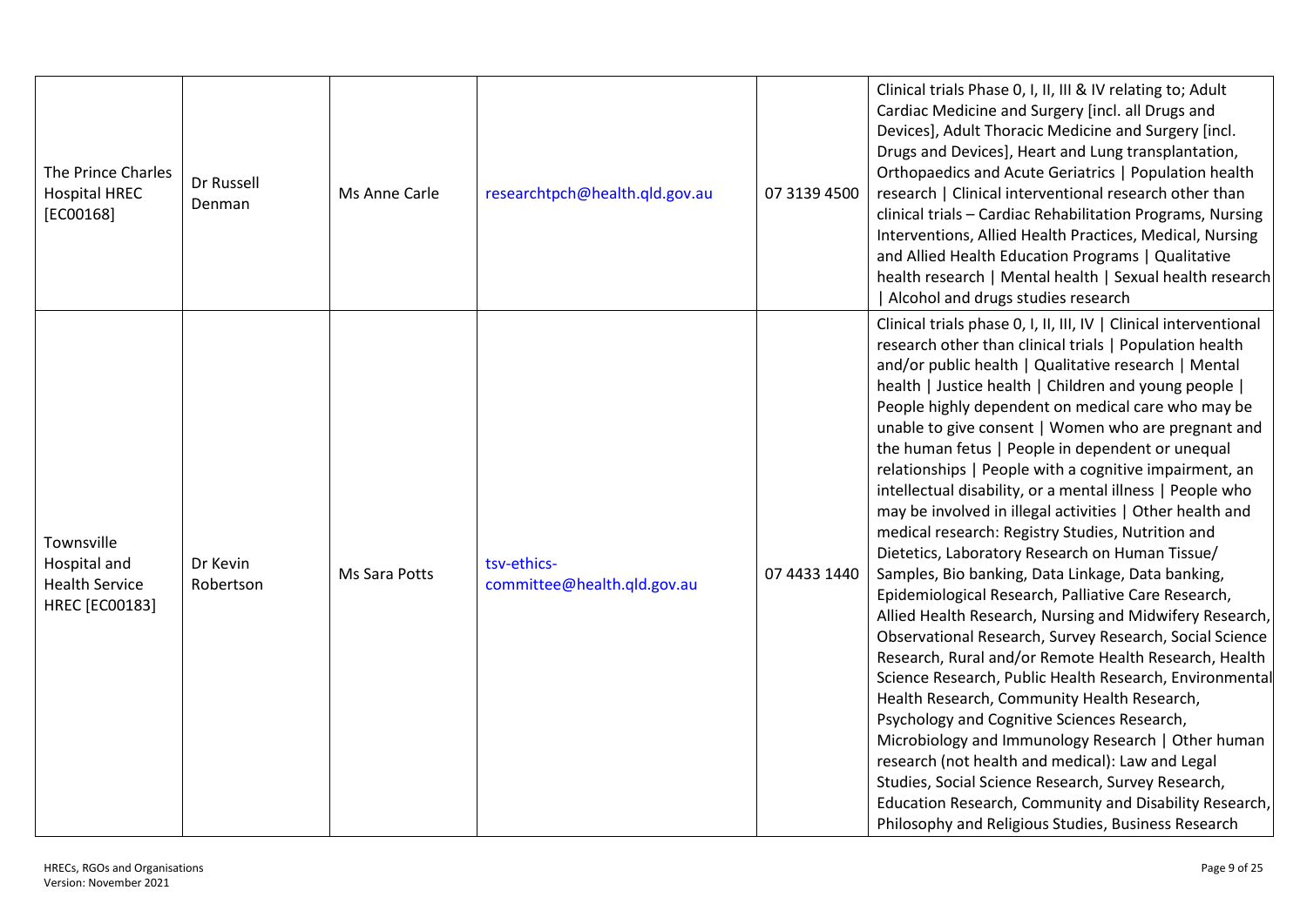# <span id="page-9-0"></span>**South Australia**

| <b>HREC Name</b>                                                                                      | <b>Chair</b>                          | <b>Administrator</b>           | <b>Email</b>                                      | <b>Phone</b> | <b>Certification Categories</b>                                                                                                                                                                                                                               |
|-------------------------------------------------------------------------------------------------------|---------------------------------------|--------------------------------|---------------------------------------------------|--------------|---------------------------------------------------------------------------------------------------------------------------------------------------------------------------------------------------------------------------------------------------------------|
| Central Adelaide<br>Local Health<br>Network (CALHN)<br><b>HREC</b><br>[EC00192]                       | Mr Ian Tindall                        | <b>HREC Support</b><br>Officer | health.calhnresearchethics@sa.gov.a<br>u          | 08 7117 2229 | Clinical trials - Phase I, II, III, IV, Clinical research other<br>than clinical trials, Population health and/or Public<br>health, Qualitative health research, Mental health                                                                                |
| SA Department of<br>Health and Ageing<br>Human Research<br><b>Ethics Committee</b><br>[EC00304]       | <b>Prof Annette</b><br>Braunack-Mayer | Melissa Kluge                  | health.humanresearchethicscommitt<br>ee@sa.gov.au | 08 8226 7235 | Population health and/or public health, Qualitative<br>health research, Mental health, Data linkage research                                                                                                                                                  |
| Southern Adelaide<br>Clinical Human<br><b>Research Ethics</b><br>Committee<br>[EC00188]               | Prof Bill Heddle                      | Dominic How                    | health.salhnofficeforresearch@sa.go<br>v.au       | 08 8204 6453 | Clinical trials - Phase I, II, III, IV, Qualitative health<br>research, Mental health, Paediatrics, Palliative care,<br>Oncology, Intensive care                                                                                                              |
| Women's and<br>Children's Health<br>Network Human<br><b>Research Ethics</b><br>Committee<br>[EC00197] | Dr Tamara<br><b>Zutlevics</b>         | Luke Fraser                    | luke.fraser2@sa.gov.au                            | 08 8161 6521 | Clinical trials Phase I, II, III & IV, Clinical interventional<br>research other than clinical trials, Population health,<br>Qualitative health research, Mental health, Paediatric<br>research, Women's Health, Genetic Studies, Oncology,<br>Tissue banking |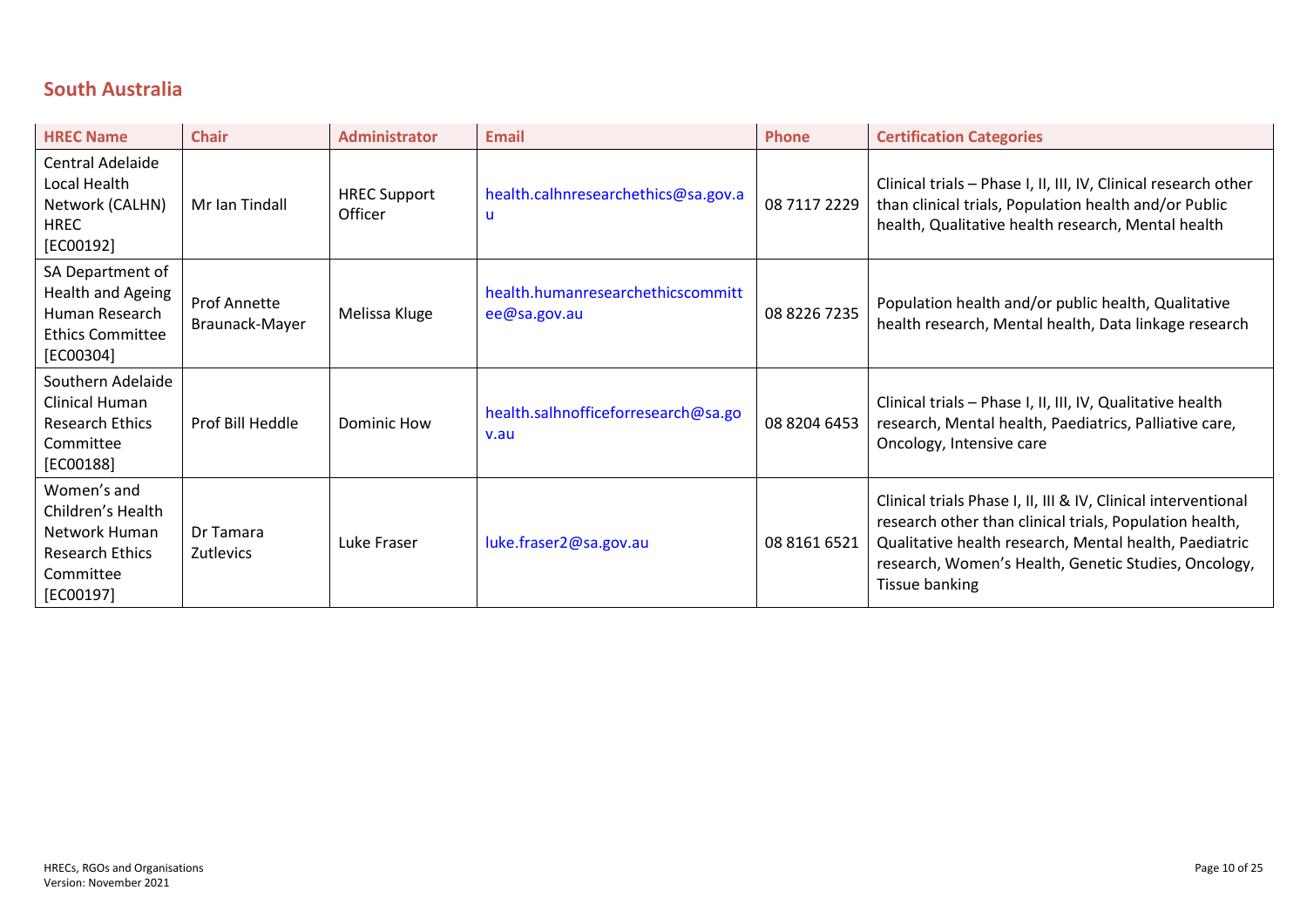# <span id="page-10-0"></span>**Victoria**

| <b>HREC Name</b>                                                                                 | <b>Chair</b>                       | <b>Administrator</b> | <b>Email</b>                | <b>Phone</b> | <b>Certification Categories</b>                                                                                                                                                                                                                             |
|--------------------------------------------------------------------------------------------------|------------------------------------|----------------------|-----------------------------|--------------|-------------------------------------------------------------------------------------------------------------------------------------------------------------------------------------------------------------------------------------------------------------|
| Alfred Health Human<br><b>Ethics Committee</b><br>[EC00315]                                      | Prof John McNeil                   | Angela Henjak        | research@alfred.org.au      | 03 9076 8825 | Clinical trials - Phase I, II, III, and IV, Mental health,<br>Qualitative health research, Clinical interventional<br>research other than clinical trials, Justice health<br>research                                                                       |
| <b>Austin Health Human</b><br><b>Research Ethics</b><br>Committee [EC00204]                      | A/Prof Laurence<br>Weinberg        | Heidi Gaulke         | ethics@austin.org.au        | 03 9496 4090 | Clinical trials - Phase I, II, III and IV, Mental health,<br>Population health and/or public health, Clinical<br>interventional research other than clinical trials                                                                                         |
| Monash Health<br>Human Research<br><b>Ethics Committee</b><br>[EC00382]                          | Dr Simon Bower                     | Deborah Dell         | research@monashhealth.org   | 03 9594 4605 | Adult and paediatric clinical trials - Phase I, II, III and IV,<br>Mental health, Population health and/or public health,<br>Paediatric research, Clinical interventional research<br>other than clinical trials                                            |
| Peter MacCallum<br><b>Cancer Centre Ethics</b><br>Committee [EC00235]                            | Ms Suzie Linden                    | Dianne Snowden       | ethics@petermac.org         | 03 8559 7540 | Oncology Only: Clinical trials of drugs - Phase 0<br>(including Pilots), I, II, III and IV, Clinical interventional<br>research other than clinical trials                                                                                                  |
| The Royal Children's<br>Hospital Human<br><b>Research Ethics</b><br>Committee [EC00238]          | Prof Agnes Bankier                 | Sophie Gatenby       | rch.ethics@rch.org.au       | 03 9345 5044 | Paediatrics Only: Clinical trials - Phase I, II, III and IV,<br>Databases and registries research, Mental health,<br>Population health and/or public health, Qualitative<br>health research, Clinical interventional research other<br>than clinical trials |
| The Royal Melbourne<br><b>Hospital Human</b><br><b>Research Ethics</b><br>Committee [EC00243]    | <b>Prof Peter Colman</b>           | Jessica Turner       | research@mh.org.au          | 03 9342 8530 | Clinical trials - Phase I, II, III, and IV, Epidemiological<br>research, Health services research, Mental health,<br>Population health and/or public health, Qualitative<br>health research, Clinical interventional research other<br>than clinical trials |
| St Vincent's Hospital<br>(Melbourne) Human<br><b>Research Ethics</b><br>Committee D<br>[EC00343] | Prof Mark Cook<br>Dr Wendy Stevens | Leanne Clinch        | research.ethics@svhm.org.au | 03 9288 3927 | Clinical trials - Phase I, II, III and IV, Clinical<br>interventional research other than clinical trials,                                                                                                                                                  |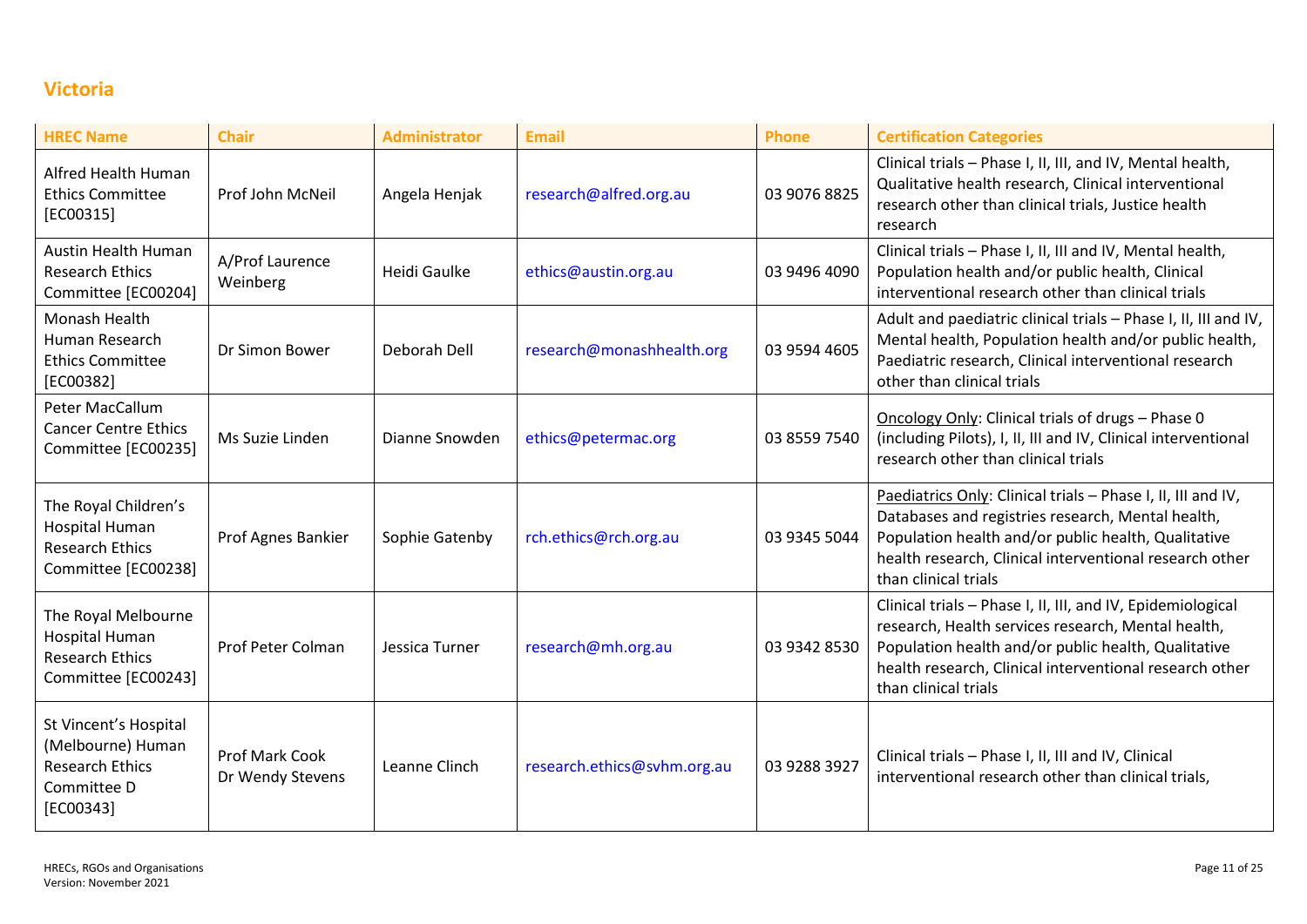# <span id="page-11-0"></span>**Western Australia**

| <b>HREC Name</b>                                                                                                                    | <b>Chair</b>                       | <b>Administrator</b> | <b>Email</b>                 | <b>Phone</b> | <b>Certification Categories</b>                                                                                                                                                                                                                                                                                                         |
|-------------------------------------------------------------------------------------------------------------------------------------|------------------------------------|----------------------|------------------------------|--------------|-----------------------------------------------------------------------------------------------------------------------------------------------------------------------------------------------------------------------------------------------------------------------------------------------------------------------------------------|
| Child and<br><b>Adolescent Health</b><br>Service Human<br><b>Research Ethics</b><br>Committee<br>$[EC00268]$                        | <b>Ms Fiona Vernon</b>             | Helen Hughes         | cahs.ethics@health.wa.gov.au | 08 6456 0516 | Clinical trials phase I, II, III, IV<br>Clinical trials drugs and devices<br>Clinical interventional research other than clinical trials<br>Population health and/or public health<br>Qualitative research<br>Mental health<br>Paediatric research<br>Other health and medical research: Observational/non-<br>clinical interventional. |
| Sir Charles<br>Gairdner and<br>Osborne Park<br><b>Health Care Group</b><br>Human Research<br><b>Ethics Committee</b><br>$[EC00271]$ | Dr Felicity Flack                  | Sean Howarth         | hrec.scgh@health.wa.gov.au   | 08 6457 2999 | Clinical trials phase I, II, III, IV<br>Clinical trials drugs and devices<br>Clinical interventional research other than clinical trials<br>Population health and/or public health<br>Qualitative research.                                                                                                                             |
| South<br>Metropolitan<br><b>Health Service</b><br>Human Research<br><b>Ethics Committee</b><br>$[EC00265]$                          | <b>Professor David</b><br>Fletcher | Dr Natalie Giles     | SMHS.HREC@health.wa.gov.au   | 08 6252 2064 | Clinical trials phase I, II, III, IV<br>Clinical trials drugs and devices<br>Clinical interventional research other than clinical trials<br>Population health and/or public health<br>Qualitative research<br>Mental health<br>Other health and medical research: Observational non-<br>clinical research.                              |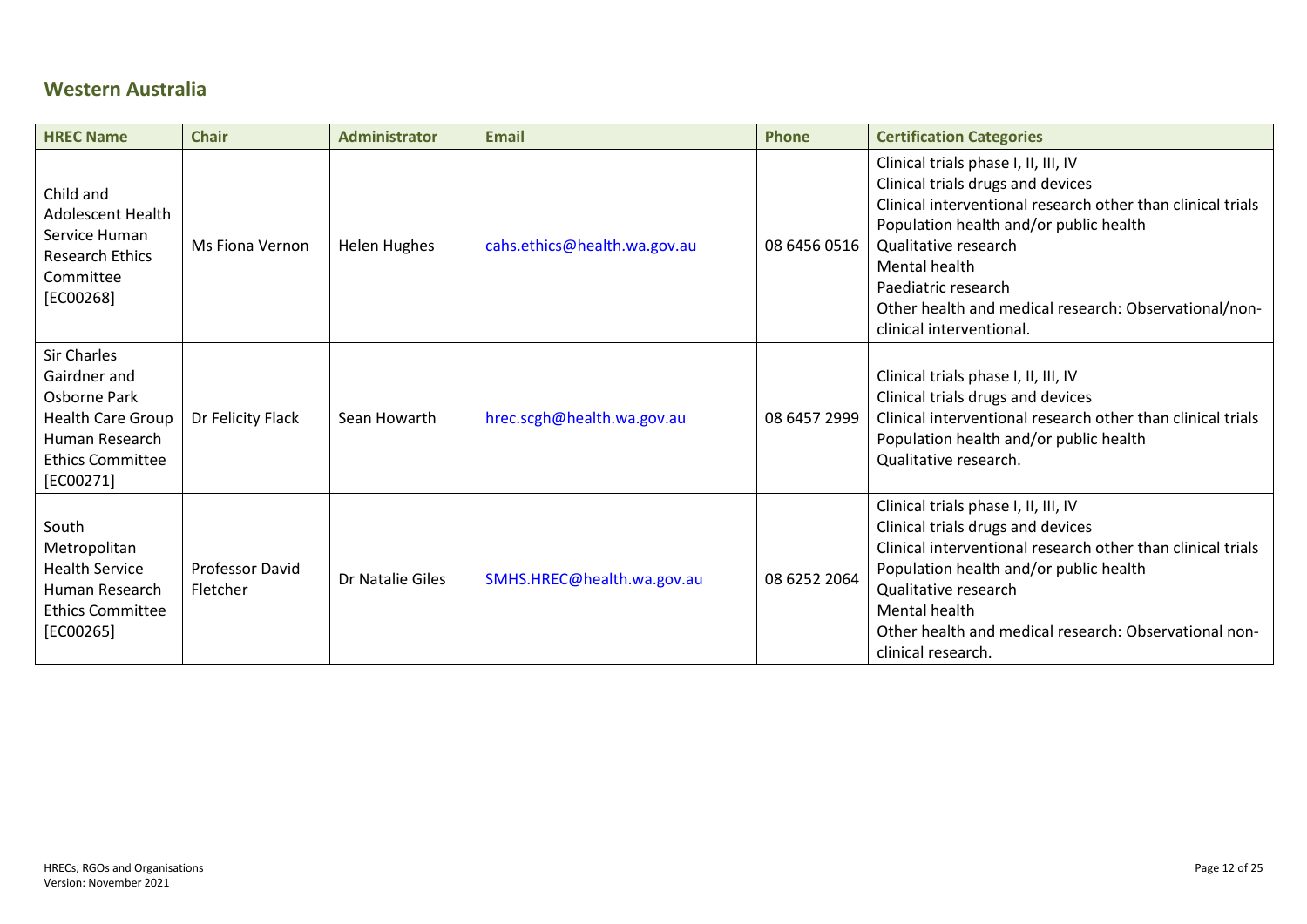# <span id="page-12-0"></span>**B. Participating Research Governance Offices**

The following Research Governance Offices are in participating jurisdictions.

# <span id="page-12-1"></span>**Australian Capital Territory**

| <b>Health Service</b> | <b>RGO Name</b>        | <b>Phone</b> | Email                                                       |
|-----------------------|------------------------|--------------|-------------------------------------------------------------|
| ACT Health            | <b>August Marchesi</b> |              | $\vert$ 02 6174 5659 $\vert$ research.governance@act.gov.au |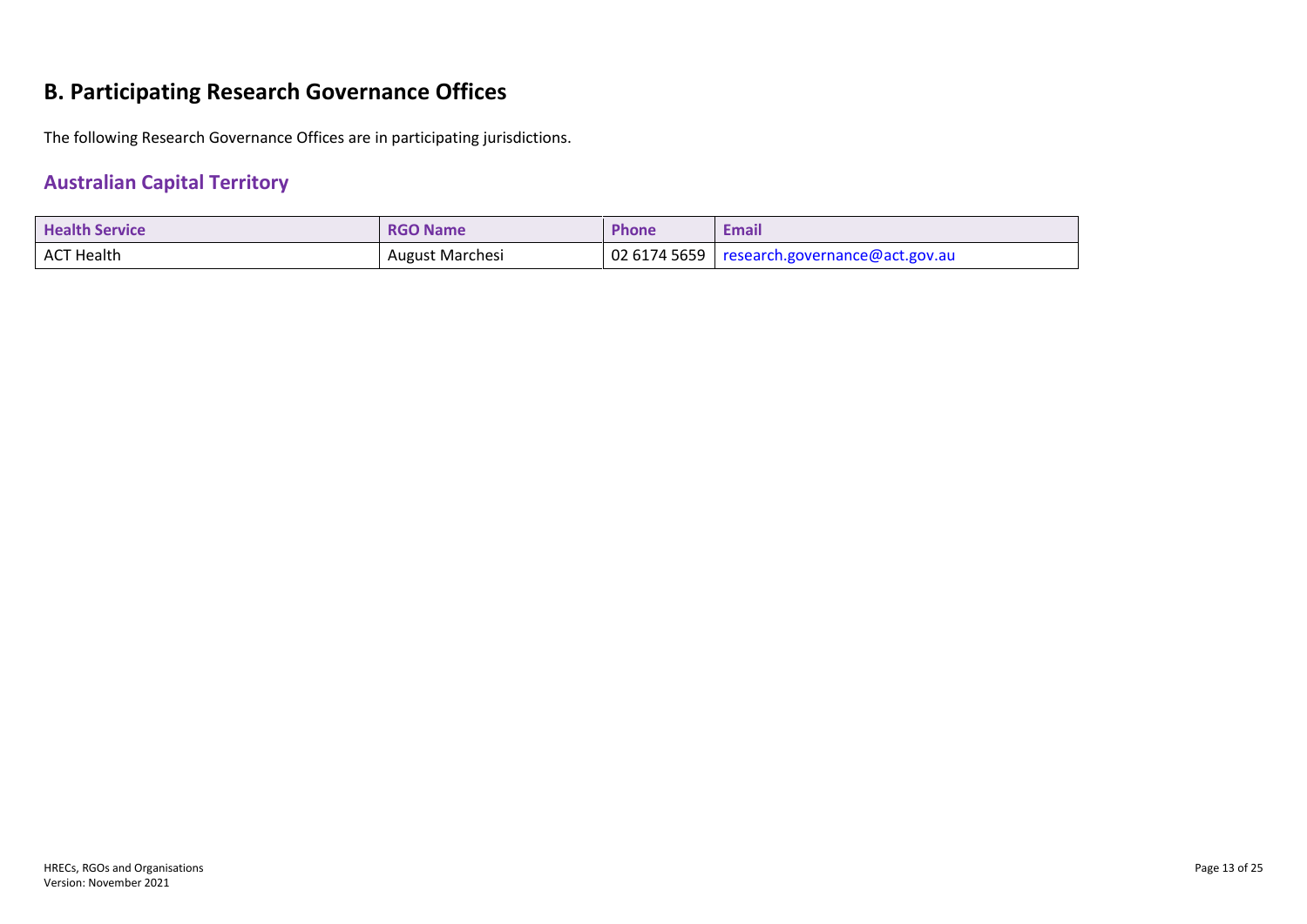# <span id="page-13-0"></span>**New South Wales**

| <b>Local Health District/Organisation</b>                             | <b>RGO Name</b>             | <b>Phone</b> | <b>Email</b>                                     |
|-----------------------------------------------------------------------|-----------------------------|--------------|--------------------------------------------------|
| Albury Wodonga Health                                                 | Dr Glenn Davies             | 02 6058 4507 | glenn.davies@awh.org.au                          |
| <b>Cancer Council NSW</b>                                             | Dr John Williams            | 02 9334 1993 | johnw@nswcc.org.au                               |
| <b>Central Coast LHD</b>                                              | Dr Katherine Bolton         | 02 4320 2085 | katherine.bolton@health.nsw.gov.au               |
| Far West LHD and Western NSW LHD                                      | Mr Phil Sanders             | 02 6330 5948 | phil.sanders@health.nsw.gov.au                   |
| HammondCare                                                           | Dr Najwa Reynolds           | 02 8788 3957 | nreynolds@hammond.com.au                         |
| Hunter New England LHD                                                | Dr Nicole Gerrand           | 02 4921 4950 | nicole.gerrand@hnehealth.nsw.gov.au              |
| Illawarra Shoalhaven LHD                                              | Ms Kristy Pierce            | 02 4253 4876 | kristy.pierce@health.nsw.gov.au                  |
| <b>Justice Health</b>                                                 | Ms Hanna Barton             | 02 9700 3443 | ethics@justicehealth.nsw.gov.au                  |
| Mid North Coast LHD                                                   | Ms Maureen Lawrence         | 04 2888 2170 | mnclhd-rgo@health.nsw.gov.au                     |
| Murrumbidgee LHD                                                      | Ms Marianne Warren          | 02 6933 9190 | marianne.warren@health.nsw.gov.au                |
| Nepean Blue Mountains LHD                                             | Ms Gina Oliver              | 02 4734 1998 | nbmlhd-rgo@health.nsw.gov.au                     |
| Northern NSW LHD                                                      | Ms Rebecca Lavery           | 02 6672 0269 | nnswlhd-<br>researchgovernance@health.nsw.gov.au |
| Northern Sydney LHD                                                   | Ms Natanya Hunt             | 02 9926 4590 | nslhd-research@health.nsw.gov.au                 |
| Northern Sydney LHD - Royal Rehab                                     | Ms Elizabeth Drolz          | 02 9808 9285 | elizabeth.drolz@royalrehab.com.au                |
| <b>NSW Health Pathology</b>                                           | Mr Andrew Harre             | 02 9464 4766 | nswpath-rgo@health.nsw.gov.au                    |
| <b>NSW Ambulance</b>                                                  | Dr Rosemary Carney          | 02 9779 3851 | ambulance-clinicalresearch@health.nsw.gov.au     |
| NSW Ambulance - Aeromedical                                           | Ms Sandra Ware              | 02 8575 7065 | sandra.ware@health.nsw.gov.au                    |
| South Eastern Sydney LHD                                              | Ms Asatina Viviani-Tukutana | 02 9382 4561 | seslhd-rso@health.nsw.gov.au                     |
| Southern NSW LHD                                                      | Ms Sally Josh               | 02 6492 9682 | sally.josh@health.nsw.gov.au                     |
| South Western Sydney LHD                                              | Ms Jessica Grundy           | 02 8738 8316 | swslhd-ethics@health.nsw.gov.au                  |
| St Vincent's and Mater Health Network - St<br>Vincent's Hospital      | Dr Sabine Giesebrecht       | 02 8382 4960 | svhs.research@svha.org.au                        |
| Sydney Children's Hospitals Network -<br><b>Randwick and Westmead</b> | Dr Lucia Smith              | 02 9845 1272 | lucia.smith@health.nsw.gov.au                    |
| Sydney LHD (CRGH) Concord Repatriation<br><b>General Hospital</b>     | Ms Kate Flinders            | 02 9767 5622 | ethicscrgh@email.cs.nsw.gov.au                   |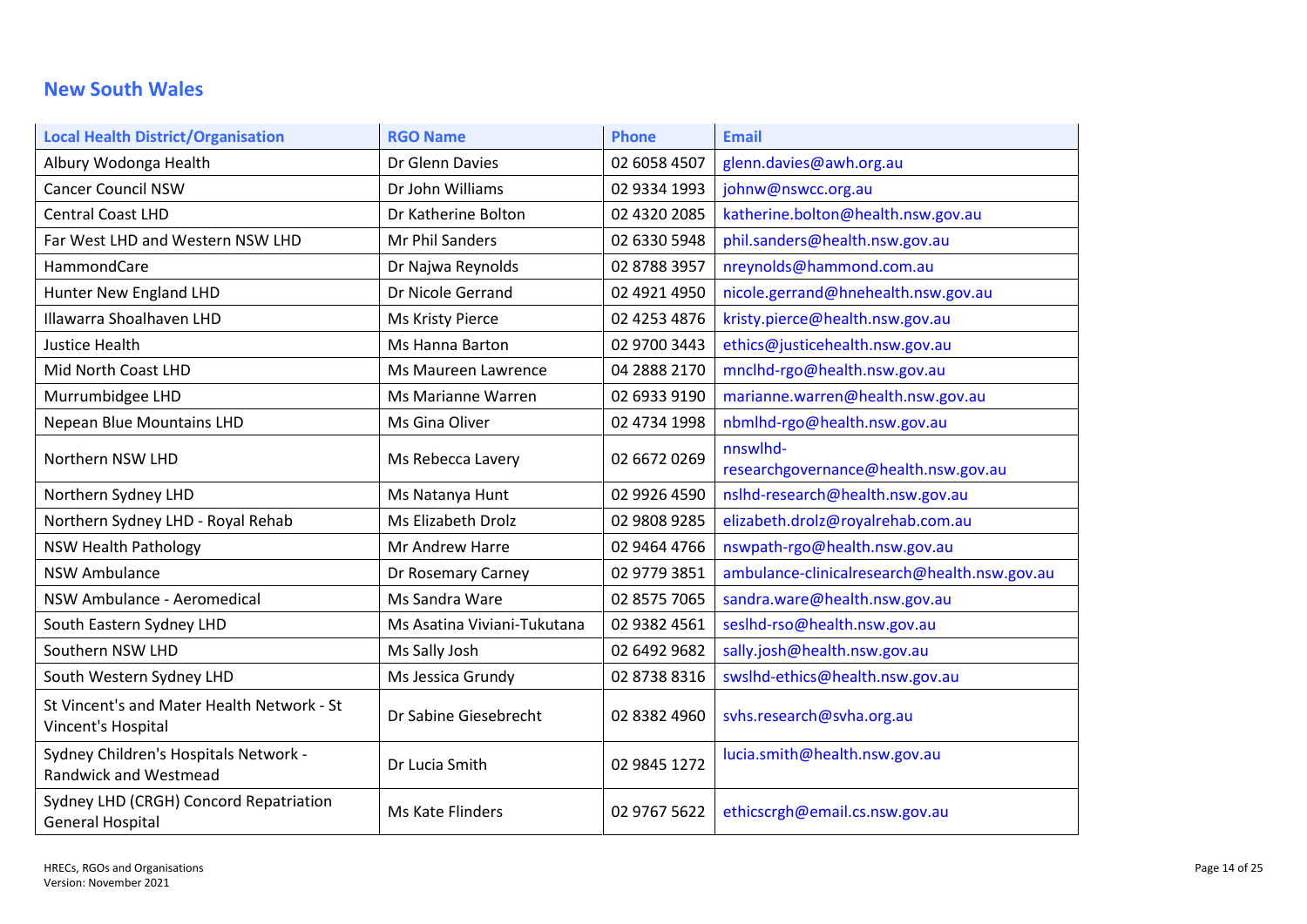| Sydney LHD (RPAH) Royal Prince Alfred<br>Hospital | Ms Maree Larkin | $\vert$ 02 9515 7899   maree.larkin@sswahs.nsw.gov.au |
|---------------------------------------------------|-----------------|-------------------------------------------------------|
| Western Sydney LHD                                | Ms Lani Attwood | 02 8890 9007   wslhd-researchoffice@health.nsw.gov.au |

Refer to the NSW [Health Research Governance Officers](https://www.medicalresearch.nsw.gov.au/ethics-governance-contacts/) website.

If you are unsure where to submit a SSA, contact the NSW [Office for Health and](#page-24-0) Medical Research.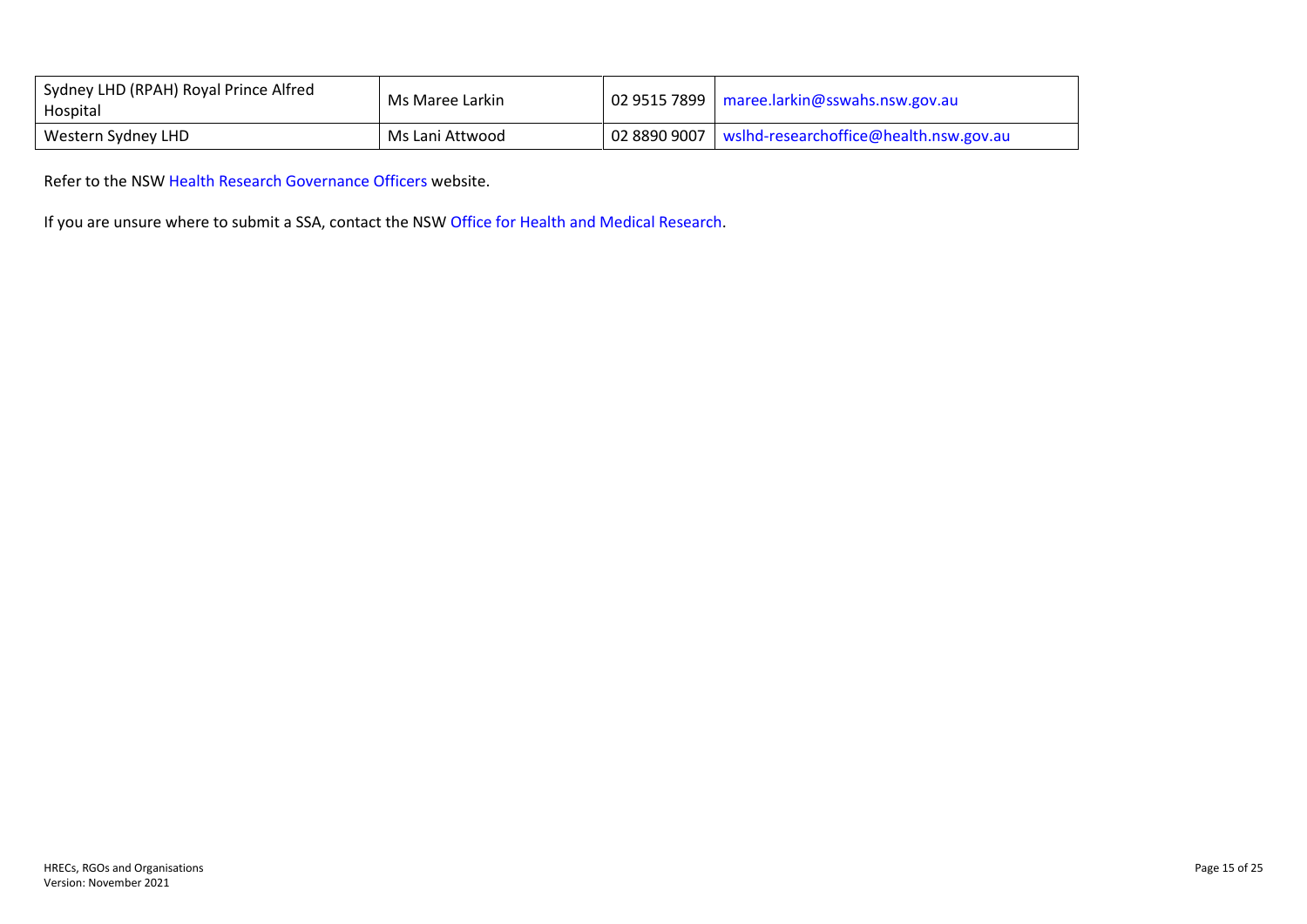# <span id="page-15-0"></span>**Northern Territory**

| <b>Region</b>            | <b>Site</b>                                                                                                                            | <b>RGO Name</b> | <b>Phone</b> | <b>Email</b>           |
|--------------------------|----------------------------------------------------------------------------------------------------------------------------------------|-----------------|--------------|------------------------|
| <b>Barkly</b>            | <b>Tennant Creek Hospital</b>                                                                                                          | Mr Chris Perry  | 08 8958 2554 | rgo.cahs@nt.gov.au     |
| <b>Big Rivers</b>        | Katherine Hospital                                                                                                                     | Ms Clare McKay  | 08 8922 7764 | nthealth.rgo@nt.gov.au |
| Central Australia        | Alice Springs Hospital                                                                                                                 | Mr Chris Perry  | 08 8958 2554 | rgo.cahs@nt.gov.au     |
| Central Australia        | Central Australia Mental Health and<br>Alcohol and Other Drugs Services                                                                | Mr Chris Perry  | 08 8958 2554 | rgo.cahs@nt.gov.au     |
| <b>Central Australia</b> | <b>Central Australia Renal Health Services</b>                                                                                         | Mr Chris Perry  | 08 8958 2554 | rgo.cahs@nt.gov.au     |
| Central Australia        | Central Australia Primary Health Care -<br><b>Oral Health</b>                                                                          | Mr Chris Perry  | 08 8958 2554 | rgo.cahs@nt.gov.au     |
| Central Australia        | Central Australia Primary Health Care -<br>Public Health Unit - Disease Control                                                        | Mr Chris Perry  | 08 8958 2554 | rgo.cahs@nt.gov.au     |
| <b>Central Australia</b> | Central Australia Primary Health Care -<br>Public Health Environmental Health,<br>Community Allied Health Team and<br><b>Aged Care</b> | Mr Chris Perry  | 08 8958 2554 | rgo.cahs@nt.gov.au     |
| Central Australia        | Central Australia Primary Health Care -<br>Alice Springs Correctional Centre                                                           | Mr Chris Perry  | 08 8958 2554 | rgo.cahs@nt.gov.au     |
| Central Australia        | Central Australia Primary Health Care -<br><b>Urban Primary Health Care Centres</b>                                                    | Mr Chris Perry  | 08 8958 2554 | rgo.cahs@nt.gov.au     |
| Central Australia        | Central Australia Primary Health Care -<br><b>Remote Primary Health Care Centres</b>                                                   | Mr Chris Perry  | 08 8958 2554 | rgo.cahs@nt.gov.au     |
| East Arnhem              | Gove District Hospital                                                                                                                 | Ms Clare McKay  | 08 8922 7764 | nthealth.rgo@nt.gov.au |
| <b>Top End</b>           | Alan Walker Cancer Care Centre                                                                                                         | Ms Clare McKay  | 08 8922 7764 | nthealth.rgo@nt.gov.au |
| <b>Top End</b>           | Palmerston Regional Hospital                                                                                                           | Ms Clare McKay  | 08 8922 7764 | nthealth.rgo@nt.gov.au |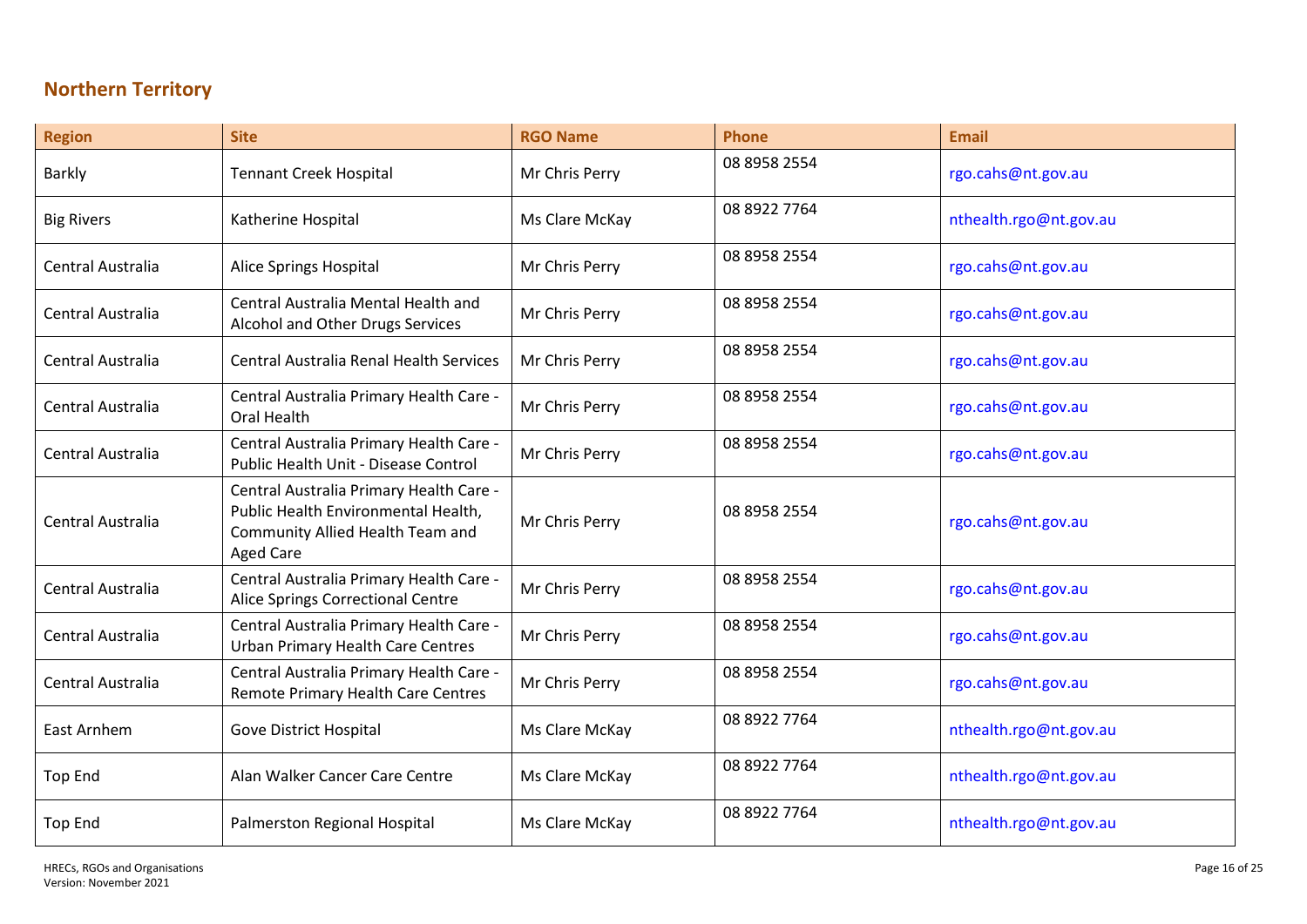| <b>Top End</b> | Royal Darwin Hospital                                                                 | Ms Clare McKay | 08 8922 7764 | nthealth.rgo@nt.gov.au |
|----------------|---------------------------------------------------------------------------------------|----------------|--------------|------------------------|
| <b>Top End</b> | Top End Mental Health and Alcohol<br>and Other Drugs Services                         | Ms Clare McKay | 08 8922 7764 | nthealth.rgo@nt.gov.au |
| <b>Top End</b> | <b>Top End Renal Services</b>                                                         | Ms Clare McKay | 08 8922 7764 | nthealth.rgo@nt.gov.au |
| <b>Top End</b> | Top End Primary Health Care - Hearing<br>Services                                     | Ms Clare McKay | 08 8922 7764 | nthealth.rgo@nt.gov.au |
| <b>Top End</b> | Top End Primary Health Care - Oral<br><b>Health Services</b>                          | Ms Clare McKay | 08 8922 7764 | nthealth.rgo@nt.gov.au |
| <b>Top End</b> | Top End Primary Health Care - Prison<br><b>Health and Police Watch House</b>          | Ms Clare McKay | 08 8922 7764 | nthealth.rgo@nt.gov.au |
| <b>Top End</b> | Top End Primary Health Care - Public<br><b>Health Unit - Disease Control</b>          | Ms Clare McKay | 08 8922 7764 | nthealth.rgo@nt.gov.au |
| <b>Top End</b> | Top End Primary Health Care - Cancer<br>Screening                                     | Ms Clare McKay | 08 8922 7764 | nthealth.rgo@nt.gov.au |
| <b>Top End</b> | Top End Primary Health Care - Remote<br><b>Medical Services</b>                       | Ms Clare McKay | 08 8922 7764 | nthealth.rgo@nt.gov.au |
| <b>Top End</b> | Top End Primary Health Care -<br>Community Allied Health Team and<br><b>Aged Care</b> | Ms Clare McKay | 08 8922 7764 | nthealth.rgo@nt.gov.au |
| <b>Top End</b> | Top End Primary Health Care - Urban<br><b>Primary Health Care Centres</b>             | Ms Clare McKay | 08 8922 7764 | nthealth.rgo@nt.gov.au |
| <b>Top End</b> | Top End Primary Health Care - Remote<br><b>Primary Health Care Centres</b>            | Ms Clare McKay | 08 8922 7764 | nthealth.rgo@nt.gov.au |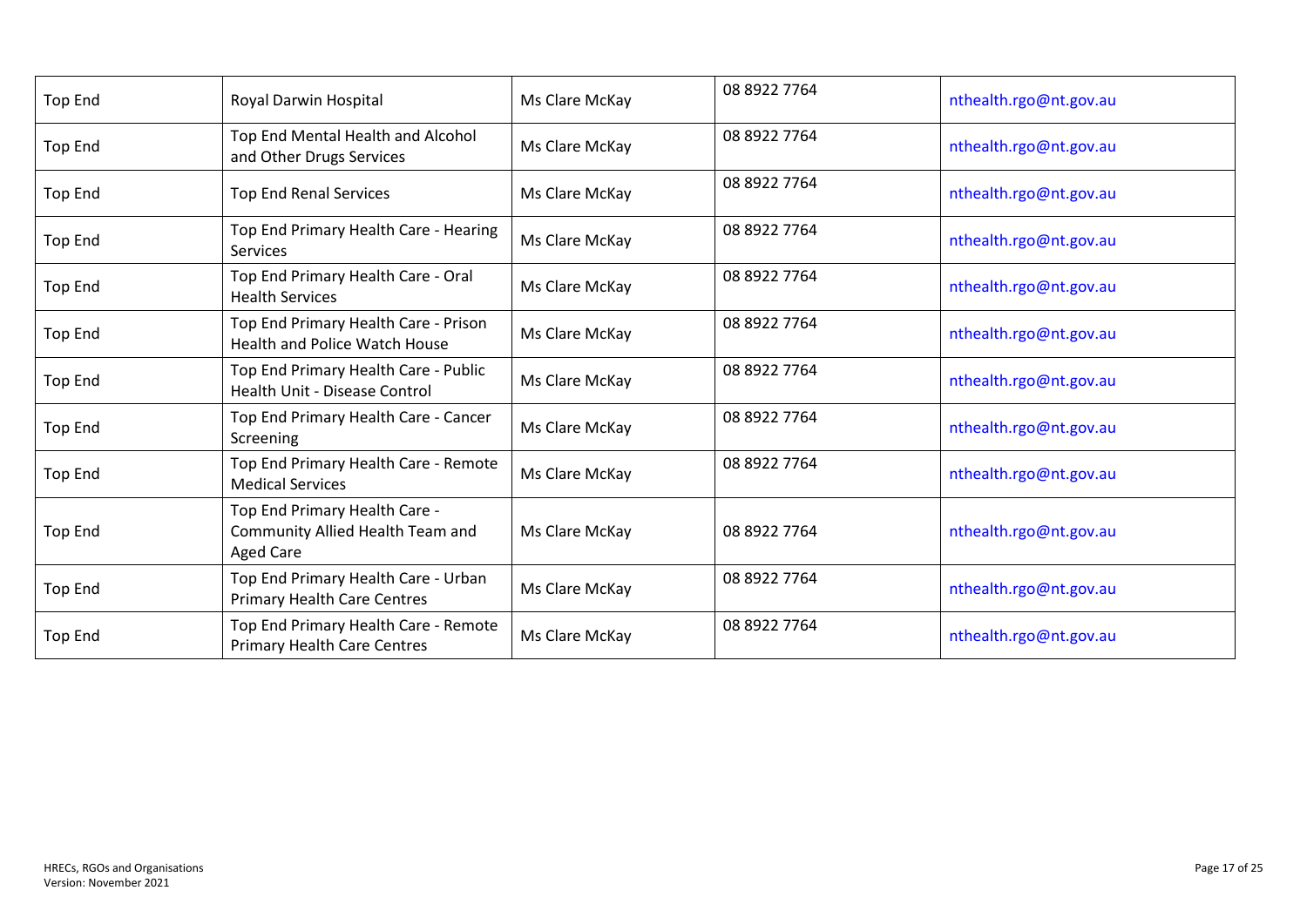# <span id="page-17-0"></span>**Queensland**

| <b>Hospital and Health</b><br><b>Service (HHS)</b> | <b>Queensland Health Institution</b>                                     | <b>RGO Name</b>                       | <b>Role</b>                                                                | <b>Phone</b> | <b>Email</b>                         |
|----------------------------------------------------|--------------------------------------------------------------------------|---------------------------------------|----------------------------------------------------------------------------|--------------|--------------------------------------|
| <b>Cairns and Hinterland</b><br><b>HHS</b>         | All Queensland Health facilities under<br>the jurisdiction of the HHS CE | Ms Margaret Grasso                    | <b>RGO</b>                                                                 | 07 4226 5512 | rgo_cairns@health.qld.gov.au         |
| <b>Central Queensland</b><br><b>HHS</b>            | All Queensland Health facilities under<br>the jurisdiction of the HHS CE | Ms Kristy Richardson                  | Director Corporate<br>Governance                                           | 07 4920 5759 | cqhhshrec@health.qld.gov.au          |
| <b>Central West HHS</b>                            | All Queensland Health facilities under<br>the jurisdiction of the HHS CE | Ms Maryanne<br>Humphries              | <b>Chief Executive</b>                                                     | 07 4652 8000 | maryanne.humphries@health.qld.gov.au |
| Children's Health<br>Queensland HHS                | All Queensland Health facilities under<br>the jurisdiction of the HHS CE | Dr Peng Tjun Choy                     | <b>RGO</b>                                                                 | 07 3069 7008 | chq_rgo@health.qld.gov.au            |
| Darling Downs HHS                                  | All Queensland Health facilities under<br>the jurisdiction of the HHS CE | Ms Deborah<br>Wainwright              | <b>RGO</b>                                                                 | 07 4616 6696 | ddhhs-governance@health.qld.gov.au   |
| <b>Forensic and Scientific</b><br>Services         |                                                                          | Ms Lucretia Angus                     | <b>Research and Human</b><br>Ethics Coordinator,<br><b>Quality Officer</b> | 07 3000 9363 | fss hec@health.qld.gov.au            |
| <b>Gold Coast HHS</b>                              | All Queensland Health facilities under<br>the jurisdiction of the HHS CE | <b>Ms Marion Marson</b>               | Research<br>Governance Leader                                              | 07 5687 3880 | gchresearch@health.qld.gov.au        |
| Mackay HHS                                         | All Queensland Health facilities under<br>the jurisdiction of the HHS CE | Ms Carley Radel                       | Research<br>Governance and<br><b>Grants Officer</b>                        | 07 4885 6786 | mky-rgo@health.qld.gov.au            |
|                                                    | Caboolture Hospital                                                      | Ms Vanessa                            |                                                                            | 07 3883 7243 | rcrgo@health.qld.gov.au              |
|                                                    | Kilcoy Hospital                                                          | Constable                             | <b>RGO</b>                                                                 |              |                                      |
| Metro North HHS                                    | Redcliffe Hospital                                                       |                                       |                                                                            |              |                                      |
|                                                    | Royal Brisbane & Women's Hospital                                        | Research<br><b>Governance Officer</b> | <b>RGO</b>                                                                 | 07 3646 8579 | rbwh-rgo@health.qld.gov.au           |
|                                                    | The Prince Charles Hospital                                              | Ms Ascar Yu                           | <b>RGO</b>                                                                 | 07 3139 4407 | rgotpch@health.qld.gov.au            |
|                                                    | <b>Beaudesert Hospital</b>                                               |                                       |                                                                            |              |                                      |
| <b>Metro South HHS</b>                             | Logan Hospital                                                           |                                       |                                                                            |              |                                      |
|                                                    | Marie Rose Centre - North<br>Stradbroke Island                           | <b>Ms Sonia Hancock</b>               | <b>Research Compliance</b><br>Manager                                      | 07 3443 8046 | msh-ethics@health.qld.gov.au         |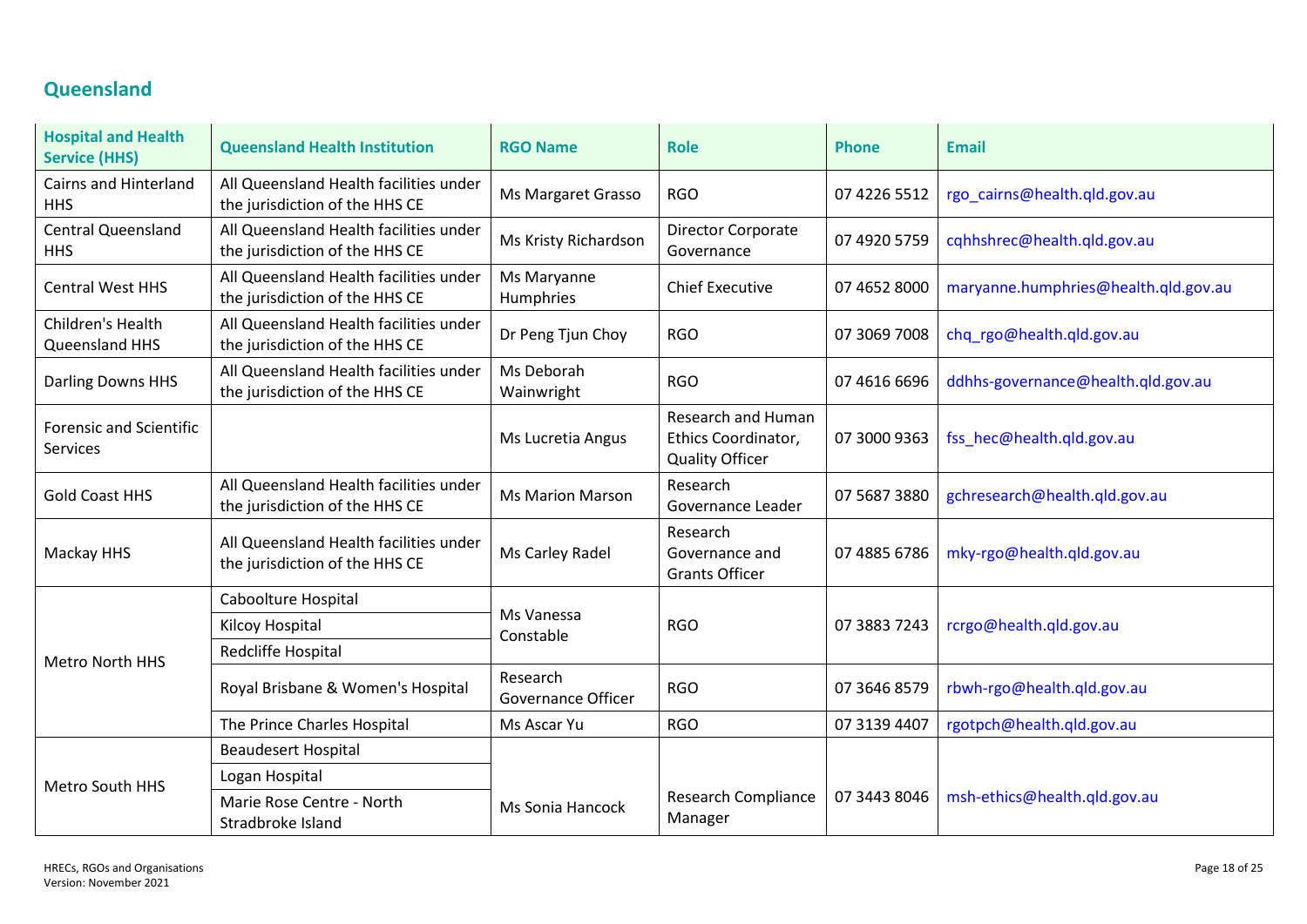|                            | Redland Hospital                                                         |                          |                                               |              |                                                       |
|----------------------------|--------------------------------------------------------------------------|--------------------------|-----------------------------------------------|--------------|-------------------------------------------------------|
|                            | Wynnum Hospital                                                          |                          |                                               |              |                                                       |
|                            | Queen Elizabeth II Jubilee Hospital                                      |                          |                                               |              |                                                       |
|                            | Princess Alexandra Hospital                                              |                          |                                               |              |                                                       |
|                            | All Queensland Health facilities under<br>the jurisdiction of the HHS CE |                          |                                               |              |                                                       |
| North West HHS             | All Queensland Health facilities under<br>the jurisdiction of the HHS CE | Ms Julia House           | RGO and Librarian                             | 07 4744 9152 | rgonwhhs@health.qld.gov.au                            |
| South West HHS             | All Queensland Health facilities under<br>the jurisdiction of the HHS CE | Ms Robyn Brumpton        | <b>Nursing Director</b><br>Quality and Safety | 07 4620 2226 | robyn.brumpton@health.qld.gov.au                      |
| <b>Sunshine Coast HHS</b>  | All Queensland Health facilities under<br>the jurisdiction of the HHS CE | Ms Megan Rutter          | Principal Research<br>Governance Officer      | 07 5202 3006 | sc-research-governance@health.qld.gov.au              |
| <b>Torres and Cape HHS</b> | All Queensland Health facilities under<br>the jurisdiction of the HHS CE | Ms Rosemary<br>Schmidt   | <b>RGO</b>                                    | 07 4226 5966 | torres-cape-research-<br>governance@health.qld.gov.au |
| <b>Townsville HHS</b>      | All Queensland Health facilities under<br>the jurisdiction of the HHS CE | Ms Sue Jenkins-<br>Marsh | <b>RGO</b>                                    | 07 4433 1358 | tsv-rgo@health.qld.gov.au                             |
| <b>West Moreton HHS</b>    | All Queensland Health facilities under<br>the jurisdiction of the HHS CE | Ms Sharleen Young        | A/RGO                                         | 07 3271 8656 | wmhsd_ethics@health.qld.gov.au                        |
| Wide Bay HHS               | All Queensland Health facilities under<br>the jurisdiction of the HHS CE | Mrs Vanessa Ballard      | <b>RGO</b>                                    | 07 4122 8658 | wbhhs-etr-research@health.qld.gov.au                  |

Refer to the [Health and Medical Research](http://www.health.qld.gov.au/ohmr/documents/regu/rgo_submit_locn.pdf) website.

If you are unsure in which Hospital and Health Service (HHS) an institution is located, refer to [www.health.qld.gov.au/services/default.asp.](http://www.health.qld.gov.au/services/default.asp)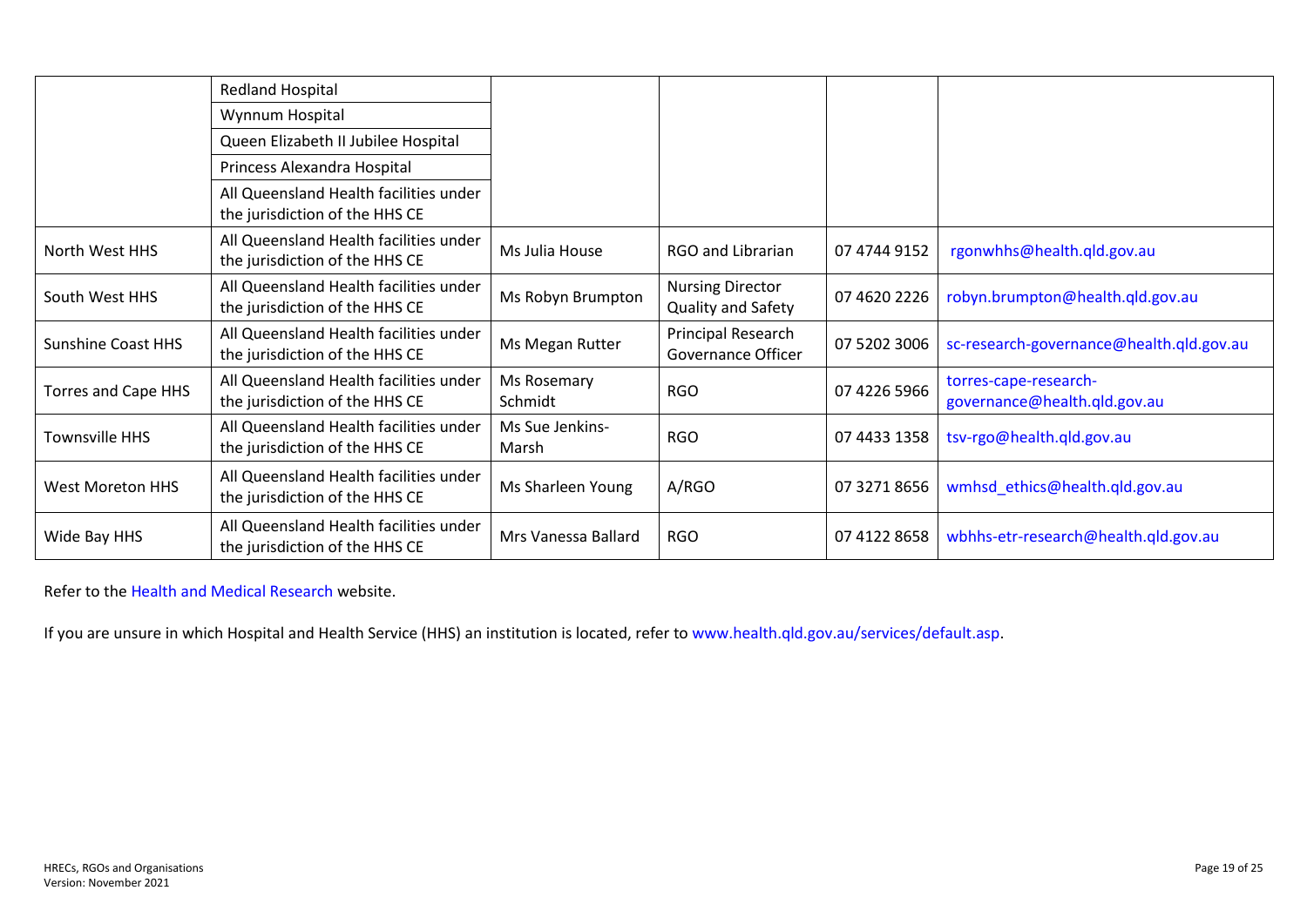### <span id="page-19-0"></span>**South Australia**

| <b>Health Service</b>                     | <b>RGO Name</b>        | <b>Phone</b>                                                              | <b>Email</b>                         |  |
|-------------------------------------------|------------------------|---------------------------------------------------------------------------|--------------------------------------|--|
| Country Health SA Hospitals               | Andrea Church          | 08 8553 4208                                                              | andrea.church@sa.gov.au              |  |
| Drug and Alcohol Services South Australia | lan Richards           | 08 7425 5121                                                              | ian.richards@sa.gov.au               |  |
| <b>Flinders Medical Centre</b>            | Simon Windsor          | 08 8204 6453                                                              | simon.windsor@sa.gov.au              |  |
| Lyell McEwin Health Service               |                        |                                                                           |                                      |  |
| Modbury Hospital                          | Roy Sneddon            | 08 8182 9346                                                              | nalhnrgo@health.sa.gov.au            |  |
| Royal Adelaide Hospital                   | Elena Voss (full SSA)  | 08 8222 3824                                                              |                                      |  |
|                                           | Tracy Knight (LNR SSA) | 08 8222 3839                                                              | rgipc@health.sa.gov.au               |  |
| <b>SA Ambulance Service</b>               | Melanie Thorrowgood    | 08 8274 0339                                                              | melanie.thorrowgood@health.sa.gov.au |  |
| <b>SA Dental Service</b>                  |                        | Please contact CALHN Research Office for SADS research governance matters |                                      |  |
| Department of Health and Wellbeing        | David van der Hoek     | 08 8226 4235                                                              | health.dharesearch@sa.gov.au         |  |
|                                           | Elena Voss (full SSA)  | 08 8222 3824                                                              |                                      |  |
| SA Pathology                              | Tracy Knight (LNR SSA) | 08 8222 3839                                                              | rgipc@health.sa.gov.au               |  |
|                                           | Elena Voss (full SSA)  | 08 8222 3824                                                              |                                      |  |
| The Queen Elizabeth Hospital              | Tracy Knight (LNR SSA) | 08 8222 3839                                                              | rgipc@health.sa.gov.au               |  |
| Women's and Children's Hospital           | Camilla Liddy          | 08 8161 6688                                                              | camilla.liddy@health.sa.gov.au       |  |

Refer to the [SA Health research](http://www.sahealth.sa.gov.au/wps/wcm/connect/public+content/sa+health+internet/about+us/health+and+medical+research/research+ethics/research+governance) website.

If you are unsure where to submit a SSA, contact the [Office for Research Development.](#page-24-0)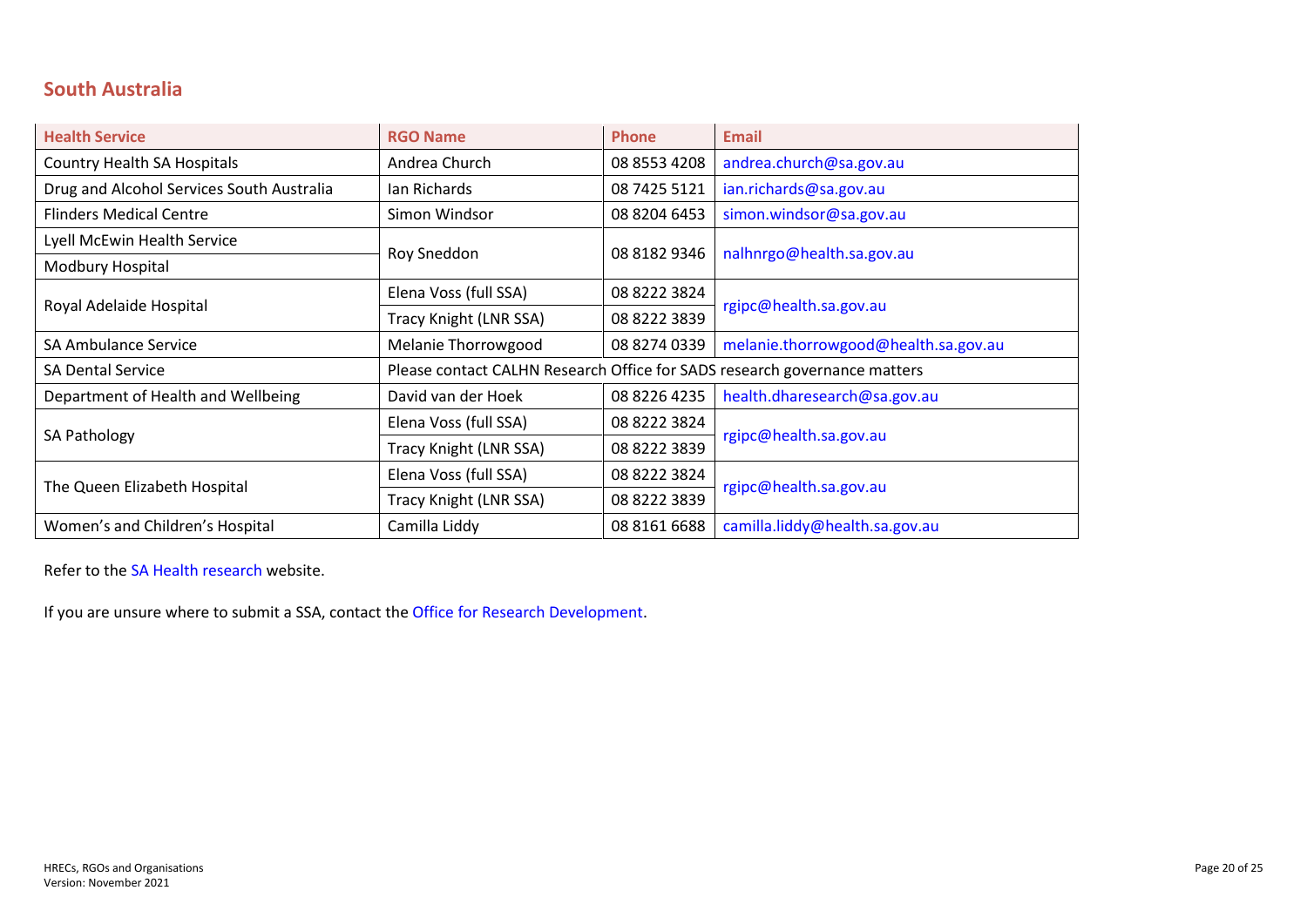# <span id="page-20-0"></span>**Tasmania**

| <b>Health Service</b>    | <b>RGO Name</b>                    | Phone        | Email                                 |
|--------------------------|------------------------------------|--------------|---------------------------------------|
| Tasmanian Health Service | Ms Sara Franz (South)              | 03 6166 1053 | Research.governance@health.tas.gov.au |
|                          | Ms Jane Niekamp (North/North West) | 03 6777 6572 |                                       |

Refer to the [Department of Health](https://www.health.tas.gov.au/research/research_governance) website.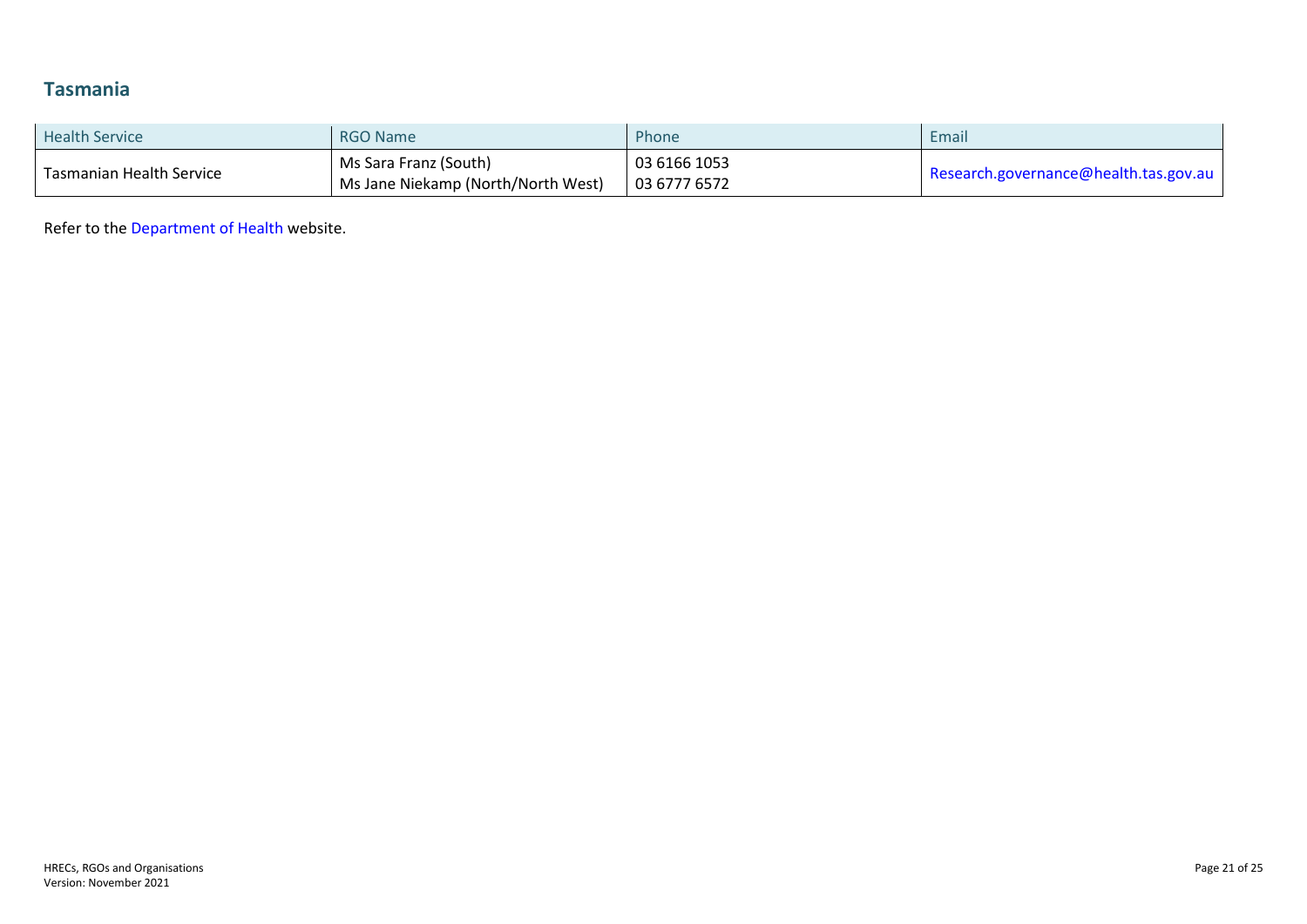### <span id="page-21-0"></span>**Victoria**

| <b>Health Service</b>                    | <b>RGO Name</b>     | <b>Phone</b> | <b>Email</b>                        |
|------------------------------------------|---------------------|--------------|-------------------------------------|
| Albury Wodonga Health                    | <b>Glenn Davies</b> | 02 6051 7278 | enquiries@awh.org.au                |
|                                          | Nicole Rosenow      | 03 9076 5491 |                                     |
| Alfred Health                            | <b>Emily Bingle</b> | 03 9076 3619 | research@alfred.org.au              |
| <b>Austin Health</b>                     | Akshaya Ravi        | 03 9496 5028 | ethics02@austin.org.au              |
| <b>Ballarat Health Service</b>           | Diane Clingin       | 03 5320 4787 | researchethics@bhs.org.au           |
| <b>Barwon Health</b>                     | Lisa Fry            | 03 4215 3373 | regi@barwonhealth.org.au            |
| <b>Bendigo Health</b>                    | Sam Davis           | 03 5454 6412 | researchoffice@bendigohealth.org.au |
| Eastern Health                           | <b>Robert Reid</b>  | 03 9895 3100 | ethics@easternhealth.org.au         |
| Goulburn Valley Health                   | Md Rafiqul Islam    | 03 5831 0035 | mdrafiqul.islam@gvhealth.org.au     |
| Latrobe Regional Hospital                | Amanda Bamford      | 03 5173 8554 | hrec@lrh.com.au                     |
| Melbourne Health                         | Sarah Rickard       | 03 9342 8530 | researchgovernance@mh.org.au        |
| Monash Health                            | <b>Michael Kios</b> | 03 9594 4055 | research@monashhealth.org           |
| Northeast Health Wangaratta              | Rowan O'Hagan       | 03 5722 5139 | research@nhw.org.au                 |
| Northern Health                          | Lynda Harrison      | 03 8405 2918 | ethics@nh.org.au                    |
| Peninsula Health                         | Lee-Anne Clavarino  | 03 9784 2679 | rgo@phcn.vic.gov.au                 |
| Peter MacCallum Cancer Centre            | Dianne Biermann     | 03 8559 7540 | ethics@petermac.org                 |
| South West Healthcare                    | Arti Mishra         | 03 5563 4080 | ethics@swh.net.au                   |
| St Vincent's Hospital (Melbourne)        | <b>Tam Nguyen</b>   | 03 9288 3930 | research.ethics@svhm.org.au         |
| The Royal Children's Hospital            | Jenny Munro         | 03 9345 5044 | rch.ethics@rch.org.au               |
| The Royal Victorian Eye and Ear Hospital | <b>RGO</b>          | 03 9929 8525 | ethics@eyeandear.org.au             |
| The Royal Women's Hospital               | Arthur Hui          | 03 8345 3720 | research.ethics@thewomens.org.au    |
| Western Health                           | Virginia Ma         | 03 8395 8074 | ethics@wh.org.au                    |

Refer to the Victorian Department of Jobs, Precincts and Regions [Clinical Trials and Research](https://www.clinicaltrialsandresearch.vic.gov.au/) website.

If you are unsure where to submit a SSA, contact th[e Coordinating Office for Clinical Trial Research.](#page-24-0)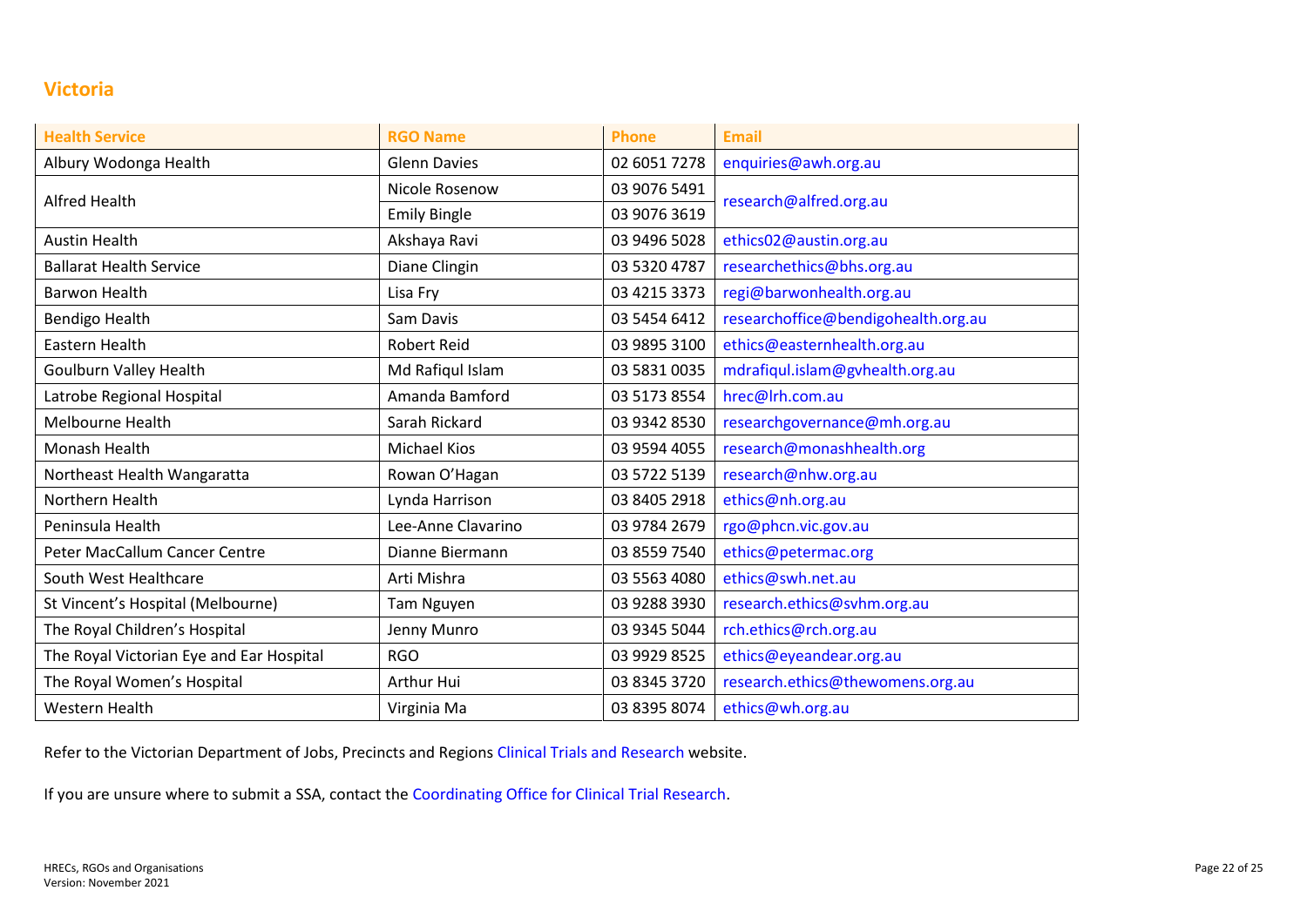#### <span id="page-22-0"></span>**Western Australia**

| <b>Health Service</b>                                              | <b>RGO Name</b>        | <b>Phone</b> | <b>Email</b>                              |
|--------------------------------------------------------------------|------------------------|--------------|-------------------------------------------|
| Child and Adolescent Health Service (CAHS)                         | Jenny Westgarth-Taylor | 08 9340 7108 | pmh.rgo@health.wa.gov.au                  |
| Department of Health                                               | Tanya Harley           | 08 9222 6413 | doh.rgo@health.wa.gov.au                  |
| East Metropolitan Health Service (EMHS)                            | Amanda Carter          | 08 9224 2292 | emhs.reg@health.wa.gov.au                 |
| North Metropolitan Health Service (NMHS)<br><b>Mental Health</b>   | Vivian Chiu            | 08 9347 6502 | nmahsmhrego@health.wa.gov.au              |
| NMHS Sir Charles Gairdner Osborne Park<br><b>Health Care Group</b> | Peta Smith             | 08 6457 4889 | scgh.rgo@health.wa.gov.au                 |
| NMHS Women and Newborn Health Service                              | Helen Atkinson         | 08 6458 1667 | kemh.rgo@health.wa.gov.au                 |
| South Metropolitan Health Service (SMHS)                           | Nola Mammatt           | 08 6151 1180 | smhs.reg@health.wa.gov.au                 |
| Western Australia Country Health Service<br>(WACHS)                | Sophia Carroll         | 08 9223 8728 | wachs.researchgovernance@health.wa.gov.au |

Refer to the [WA Health Research Governance Service \(RGS\)](https://rgs.health.wa.gov.au/Pages/Research-Governance.aspx) website for guidance on Research Governance.

If you are unsure where to submit a SSA or Access Request Form, refer to the RGS website for WA Health [Research Governance Offices](https://rgs.health.wa.gov.au/Pages/Contacts.aspx#WA-Health-RGOs) and associated sites.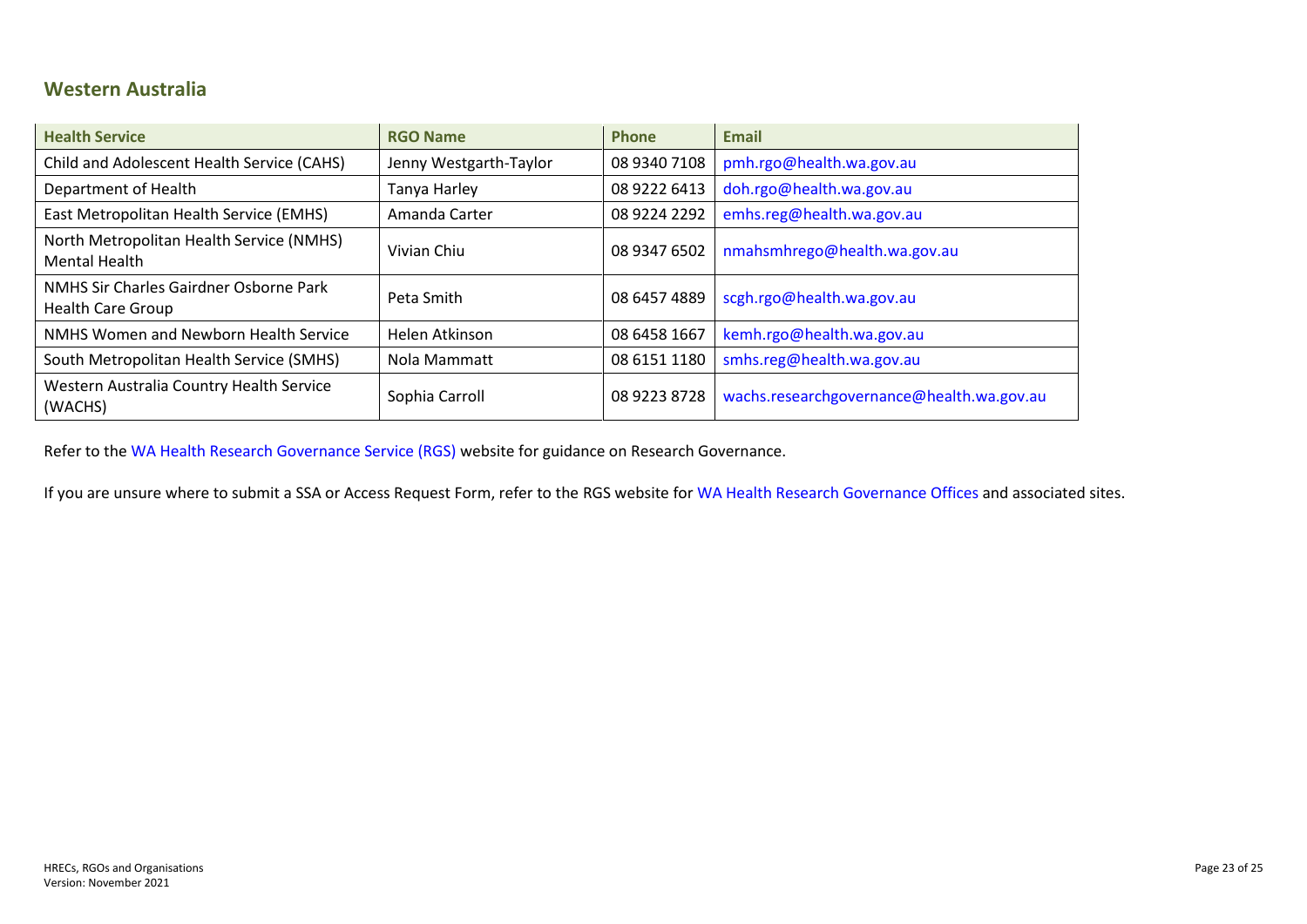# <span id="page-23-0"></span>**C. Participating Organisations**

The following Public Health Organisations will accept the single ethical review of a multi-centre research project performed by a certified HREC (listed in Section A).

#### <span id="page-23-1"></span>**Australian Capital Territory** [ACT Health](http://health.act.gov.au/datapublications/research/human-research-ethics-committee)

<span id="page-23-6"></span><span id="page-23-5"></span><span id="page-23-4"></span><span id="page-23-3"></span><span id="page-23-2"></span>

| <b>New South Wales</b>    | All New South Wales Public Health Organisations                                                                                                                                                                                                                                                                                        |                                                                                                                                                                                                         | Some facilities listed are private sites. To clarify whether they are a participating organisation, please contact the relevant RGO.                                                                                     |  |  |  |
|---------------------------|----------------------------------------------------------------------------------------------------------------------------------------------------------------------------------------------------------------------------------------------------------------------------------------------------------------------------------------|---------------------------------------------------------------------------------------------------------------------------------------------------------------------------------------------------------|--------------------------------------------------------------------------------------------------------------------------------------------------------------------------------------------------------------------------|--|--|--|
| <b>Northern Territory</b> | All Northern Territory Public Health Organisations                                                                                                                                                                                                                                                                                     |                                                                                                                                                                                                         |                                                                                                                                                                                                                          |  |  |  |
| Queensland                | All Queensland Public Health Organisations<br>Mater Health Services* (includes: Mater Private Hospital Brisbane, Mater Private Hospital Redland, Mater Mothers' Private Hospital,<br>Mater Children's Private Hospital, Mater Adult Hospital, Mater Mothers' Hospital, Mater Children's Hospital, Mater Medical Research<br>Institute) |                                                                                                                                                                                                         |                                                                                                                                                                                                                          |  |  |  |
| <b>South Australia</b>    | All South Australia Public Health Organisations                                                                                                                                                                                                                                                                                        |                                                                                                                                                                                                         |                                                                                                                                                                                                                          |  |  |  |
| <b>Tasmania</b>           | All Tasmanian Health Service                                                                                                                                                                                                                                                                                                           |                                                                                                                                                                                                         |                                                                                                                                                                                                                          |  |  |  |
| <b>Victoria</b>           | Albury Wodonga Health<br>Alfred Health<br>Austin Health<br><b>Ballarat Health Service</b><br>Barwon Health<br><b>Bendigo Health</b><br>Cabrini Health**<br>Eastern Health                                                                                                                                                              | <b>Goulburn Valley Health</b><br>Latrobe Regional Hospital<br>Melbourne Health<br>Mercy Private (Breast Unit) **<br>Monash Health<br>Northeast Health Wangaratta<br>Northern Health<br>Peninsula Health | Peter MacCallum Cancer Centre<br>South West Healthcare<br>St Vincent's Hospital (Melbourne)<br>The Royal Children's Hospital<br>The Royal Victorian Eye and Ear Hospital<br>The Royal Women's Hospital<br>Western Health |  |  |  |
| <b>Western Australia</b>  | All Western Australia Public Health Organisations                                                                                                                                                                                                                                                                                      |                                                                                                                                                                                                         |                                                                                                                                                                                                                          |  |  |  |

<span id="page-23-8"></span><span id="page-23-7"></span>\*Private organisations which have entered into a MOU with Queensland Health and have agreed to accept the ethical review decisions of a certified HREC as listed in Section A. In order to accept the ethical review decision of a NSW Health certified HREC, the private organisation must enter into a MOU with the NSW public health organisation hosting that HREC.

\*\* Private organisations which have agreed to accept the ethical review decisions of a certified reviewing HREC as listed in Section A. In order to accept the ethical review decision of a NSW Health certified HREC, the private organisation must enter into a MOU with the NSW public health organisation hosting that HREC.